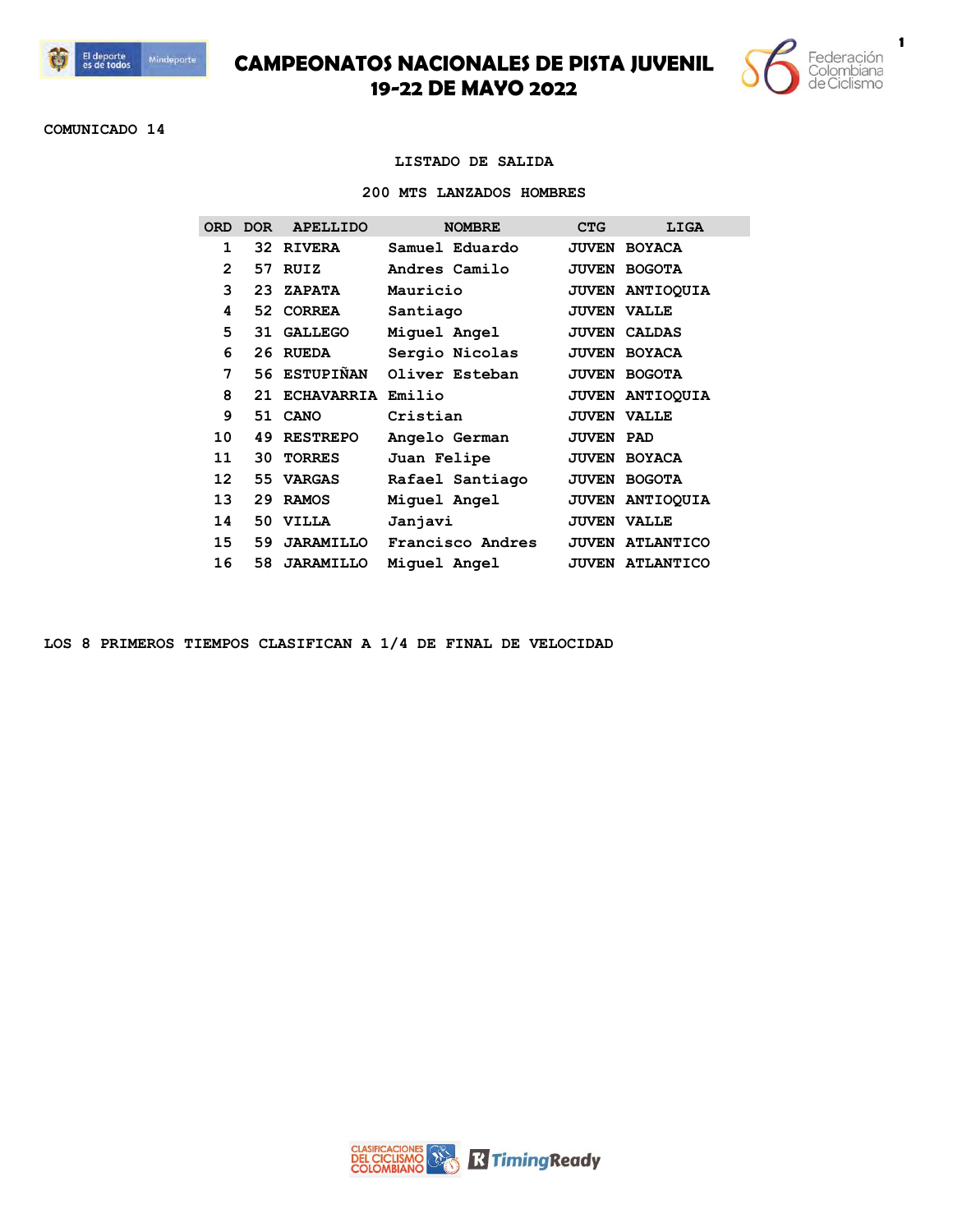



**COMUNICADO 15**

#### **LISTADO DE SALIDA**

**OMNIUM 1 SCRATCH 5 KM DAMAS**

#### **BARANDA**

|    |    | ORD DOR APELLIDO | <b>NOMBRE</b>             | <b>CATEGORIA</b> | LIGA                      |
|----|----|------------------|---------------------------|------------------|---------------------------|
|    | 61 | <b>LONDONO</b>   | Juliana                   | D-JUV            | <b>ANTIOQUIA</b>          |
| 2  | 74 | MUNOZ            | Natalia                   | D-JUV            | <b>VALLE</b>              |
| 3  |    | 63 SANCHEZ       | Lina Alejandra            | D-JUV            | <b>BOLIVAR</b>            |
| 4  |    | 68 RIVEROS       | Ledis Marcela             | D-JUV            | <b>NORTE DE SANTANDER</b> |
| 5. |    |                  | 70 BENAVIDES Mari Juliana | D-JUV            | PAD                       |
| 6  |    |                  | 80 HERNANDEZ Helen Dayana | D-JUV            | <b>BOGOTA</b>             |

| <b>ORD</b> |     | DOR APELLIDO   | <b>NOMBRE</b>         | <b>CATEGORIA</b> | LIGA             |
|------------|-----|----------------|-----------------------|------------------|------------------|
|            |     | 72 SANCHEZ     | Sofia Valeria         | D-JUV            | <b>BOGOTA</b>    |
|            |     | 69 QUINTERO    | Vanessa               | D-JUV            | PAD              |
|            |     | 67 RAMIREZ     | Danna Valentina D-JUV |                  | HUILA            |
|            | -89 | <b>RAMIREZ</b> | Isabella              | D-JUV            | <b>VALLE</b>     |
| 5          |     | 62 MEJIA       | Mariana               | D-JUV            | <b>ANTIOQUIA</b> |

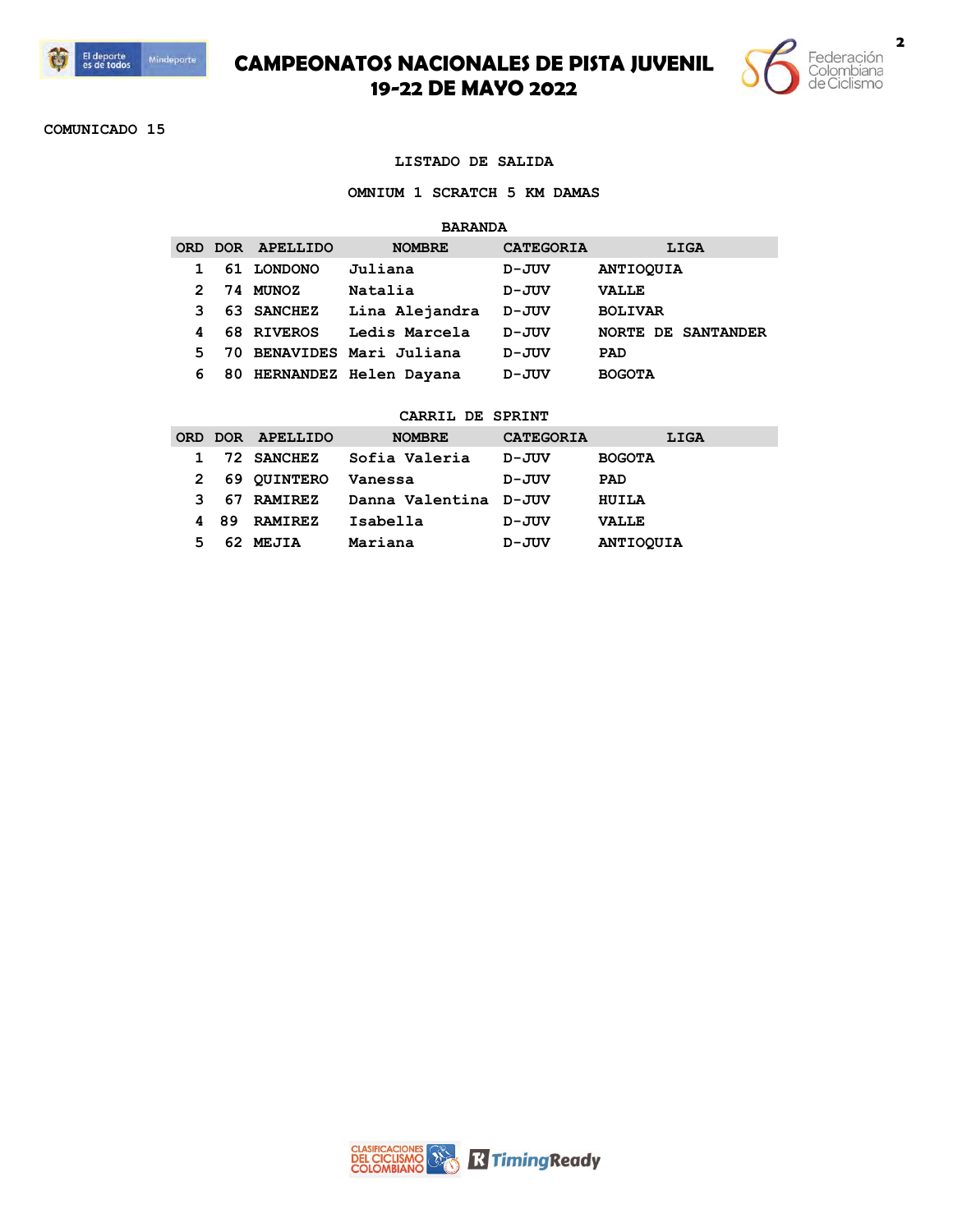



**COMUNICADO 16**

## **RESULTADOS**

#### **200 MTS LANZADOS HOMBRES**

| <b>ORD</b>   | <b>DOR</b> | <b>APELLIDO</b>   | <b>NOMBRE</b>    | <b>CTG</b>       | LIGA                | 100   | 200    |
|--------------|------------|-------------------|------------------|------------------|---------------------|-------|--------|
| 1            | 59         | <b>JARAMILLO</b>  | Francisco Andres | <b>JUVEN</b>     | <b>ATLANTICO</b>    | 4.912 | 9.969  |
| $\mathbf{2}$ | 58         | <b>JARAMILLO</b>  | Miquel Angel     | <b>JUVEN</b>     | <b>ATLANTICO</b>    | 5.148 | 10.279 |
| 3            | 29         | <b>RAMOS</b>      | Miquel Angel     |                  | JUVEN ANTIOQUIA     | 5.265 | 10.471 |
| 4            | 52         | <b>CORREA</b>     | Santiago         |                  | <b>JUVEN VALLE</b>  | 5.365 | 10.807 |
| 5            |            | 51 CANO           | Cristian         |                  | <b>JUVEN VALLE</b>  | 5.344 | 10.811 |
| 6            |            | 26 RUEDA          | Sergio Nicolas   |                  | <b>JUVEN BOYACA</b> | 5.487 | 10.863 |
| 7            | 50         | VILLA             | Janjavi          |                  | <b>JUVEN VALLE</b>  | 5.309 | 10.917 |
| 8            | 30         | <b>TORRES</b>     | Juan Felipe      |                  | <b>JUVEN BOYACA</b> | 5.800 | 10.953 |
| 9            |            | 32 RIVERA         | Samuel Eduardo   |                  | <b>JUVEN BOYACA</b> | 5.465 | 10.964 |
| 10           | 23         | <b>ZAPATA</b>     | Mauricio         |                  | JUVEN ANTIOQUIA     | 5.447 | 11.070 |
| 11           | 31         | <b>GALLEGO</b>    | Miquel Angel     | <b>JUVEN</b>     | <b>CALDAS</b>       | 5.602 | 11.118 |
| 12           | 49         | <b>RESTREPO</b>   | Angelo German    | <b>JUVEN PAD</b> |                     | 5.593 | 11.168 |
| 13           | 57.        | RUIZ              | Andres Camilo    | <b>JUVEN</b>     | <b>BOGOTA</b>       | 5.716 | 11.274 |
| 14           | 56         | <b>ESTUPIÑAN</b>  | Oliver Esteban   | <b>JUVEN</b>     | <b>BOGOTA</b>       | 5.676 | 11.373 |
| 15           | 21         | <b>ECHAVARRIA</b> | Emilio           | <b>JUVEN</b>     | <b>ANTIOOUIA</b>    | 5.676 | 11.375 |
| 16           | 55         | <b>VARGAS</b>     | Rafael Santiago  | <b>JUVEN</b>     | <b>BOGOTA</b>       | 5.944 | 11.467 |
| 17           | 66         | <b>QUINTERO</b>   | Emmanuel David   |                  | <b>JUVEN CESAR</b>  | 5.816 | 11.877 |

### **ENFRENTAMIENTOS**

## **1/4 DE FINAL**

### **200 MTS LANZADOS HOMBRES**

| <b>ORD</b> | DOR. | <b>APELLIDO</b>  | <b>NOMBRE</b>    | <b>CTG</b>   | LIGA             |
|------------|------|------------------|------------------|--------------|------------------|
| 1          | 59   | <b>JARAMILLO</b> | Francisco Andres | <b>JUVEN</b> | <b>ATLANTICO</b> |
|            | 30   | <b>TORRES</b>    | Juan Felipe      | <b>JUVEN</b> | <b>BOYACA</b>    |
|            |      |                  |                  |              |                  |
| 2          | 58.  | <b>JARAMILLO</b> | Miquel Angel     | <b>JUVEN</b> | <b>ATLANTICO</b> |
|            | 50   | <b>VILLA</b>     | Janjavi          | <b>JUVEN</b> | <b>VALLE</b>     |
|            |      |                  |                  |              |                  |
| 3          | 29   | <b>RAMOS</b>     | Miquel Angel     | <b>JUVEN</b> | <b>ANTIOOUIA</b> |
|            | 26   | <b>RUEDA</b>     | Sergio Nicolas   | <b>JUVEN</b> | <b>BOYACA</b>    |
|            |      |                  |                  |              |                  |
| 4          | 52.  | <b>CORREA</b>    | Santiago         | <b>JUVEN</b> | <b>VALLE</b>     |
|            | 51   | CANO             | Cristian         | <b>JUVEN</b> | <b>VALLE</b>     |

### **LOS GANADORES SE DISPUTARAN LA SEMIFINAL**

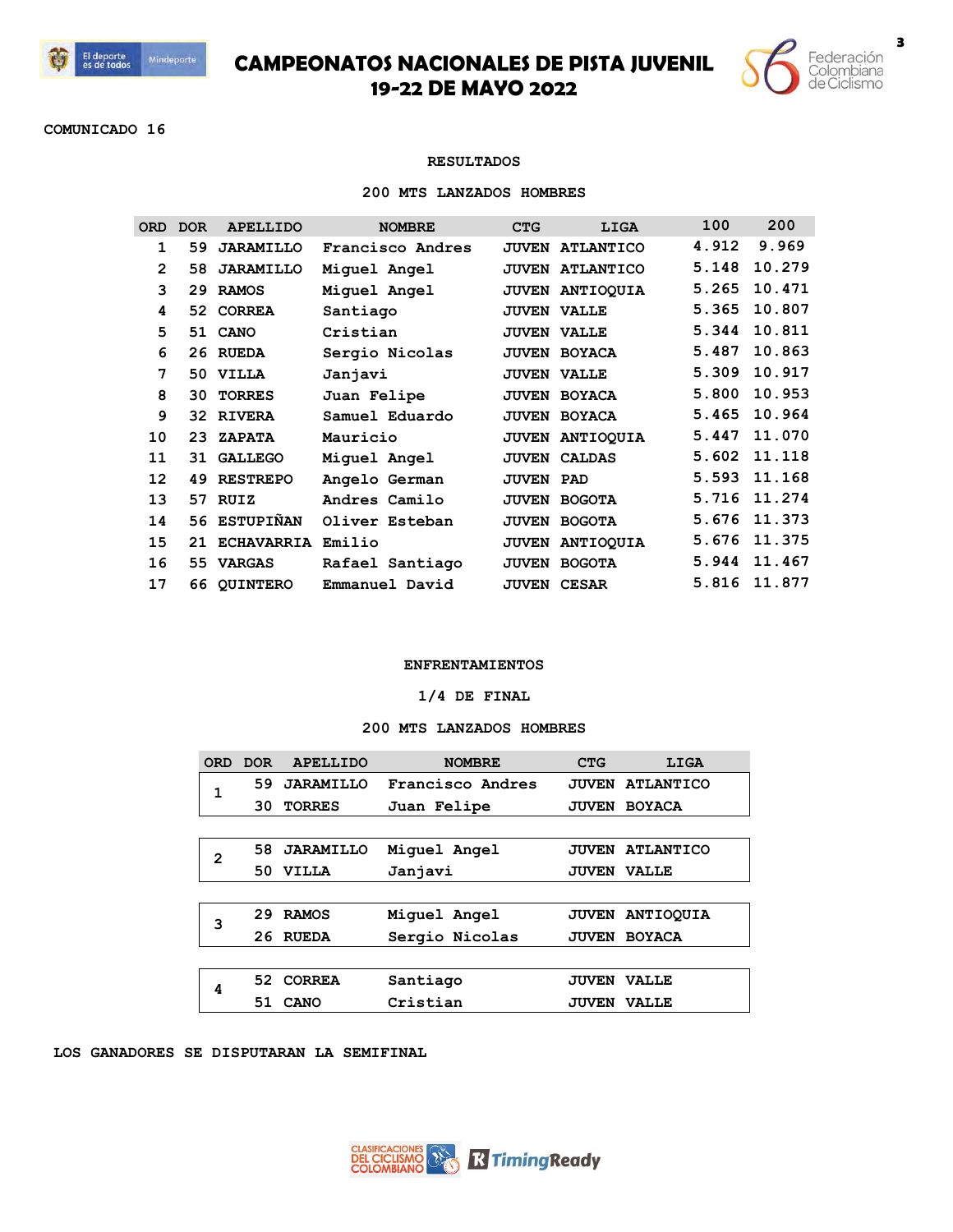



**COMUNICADO 17**

### **RESULTADOS**

**OMNIUM 1 SCRATCH 5 KM DAMAS**

|    | ORD DOR | APELLIDO         | <b>NOMBRE</b>   | <b>CATEGORIA</b> | LIGA                      |
|----|---------|------------------|-----------------|------------------|---------------------------|
|    |         | 61 LONDONO       | Juliana         | D-JUV            | <b>ANTIOQUIA</b>          |
| 2  | 80      | <b>HERNANDEZ</b> | Helen Dayana    | D-JUV            | <b>BOGOTA</b>             |
| 3  |         | 62 MEJIA         | Mariana         | D-JUV            | <b>ANTIOOUIA</b>          |
| 4  |         | 72 SANCHEZ       | Sofia Valeria   | D-JUV            | <b>BOGOTA</b>             |
| 5  | 74      | <b>MUNOZ</b>     | Natalia         | D-JUV            | <b>VALLE</b>              |
| 6  |         | 69 QUINTERO      | Vanessa         | D-JUV            | PAD                       |
| 7  | 70.     | <b>BENAVIDES</b> | Mari Juliana    | D-JUV            | PAD                       |
| 8  | 67      | <b>RAMIREZ</b>   | Danna Valentina | D-JUV            | HUILA                     |
| 9  | 89.     | <b>RAMIREZ</b>   | Isabella        | D-JUV            | <b>VALLE</b>              |
| 10 |         | 68 RIVEROS       | Ledis Marcela   | $D - JUV$        | <b>NORTE DE SANTANDER</b> |
| 11 | 63.     | <b>SANCHEZ</b>   | Lina Alejandra  | D-JUV            | <b>BOLIVAR</b>            |

**COMUNICADO 18**

## **LISTADO DE SALIDA**

**500 MTS DAMAS**

| <b>ORD</b> | <b>DOR</b> | <b>APELLIDO</b> | <b>NOMBRE</b>   | <b>CATEGORIA</b> | LIGA                      |
|------------|------------|-----------------|-----------------|------------------|---------------------------|
| м          |            | 106 ROJAS       | Kharen          | D-JUV            | <b>BOYACA</b>             |
|            |            |                 |                 |                  |                           |
| м          |            | 68 RIVEROS      | Ledis Marcela   | $D - JUV$        | <b>NORTE DE SANTANDER</b> |
| <b>CM</b>  |            | 63 SANCHEZ      | Lina Alejandra  | D-JUV            | <b>BOLIVAR</b>            |
|            |            |                 |                 |                  |                           |
| м          |            | 91 MARIN        | Estefania       | D-JUV            | <b>CALDAS</b>             |
| CM         |            | 88 CIRO         | Luna Linet      | D-JUV            | PAD                       |
|            |            |                 |                 |                  |                           |
| м          |            | 93 MARTINEZ     | Natalia         | D-JUV            | <b>VALLE</b>              |
| <b>CM</b>  |            | 64 SOTO         | Yeimy Alejandra | $D - JUV$        | <b>BOYACA</b>             |
|            |            |                 |                 |                  |                           |
| м          |            | 96 GARCIA       | Valentina       | D-JUV            | <b>ATLANTICO</b>          |
| <b>CM</b>  | 87         | <b>TABORDA</b>  | Mariana         | $D - JUV$        | <b>ANTIOQUIA</b>          |
|            |            |                 |                 |                  |                           |
| м          | 95.        | <b>ALVAREZ</b>  | Luna            | $D - JUV$        | <b>ATLANTICO</b>          |
| <b>CM</b>  |            | 92 JARAMILLO    | Maria Juliana   | D-JUV            | <b>VALLE</b>              |

**LOS MEJORES 8 TIEMPOS CLASIFICAN A LA FINAL**

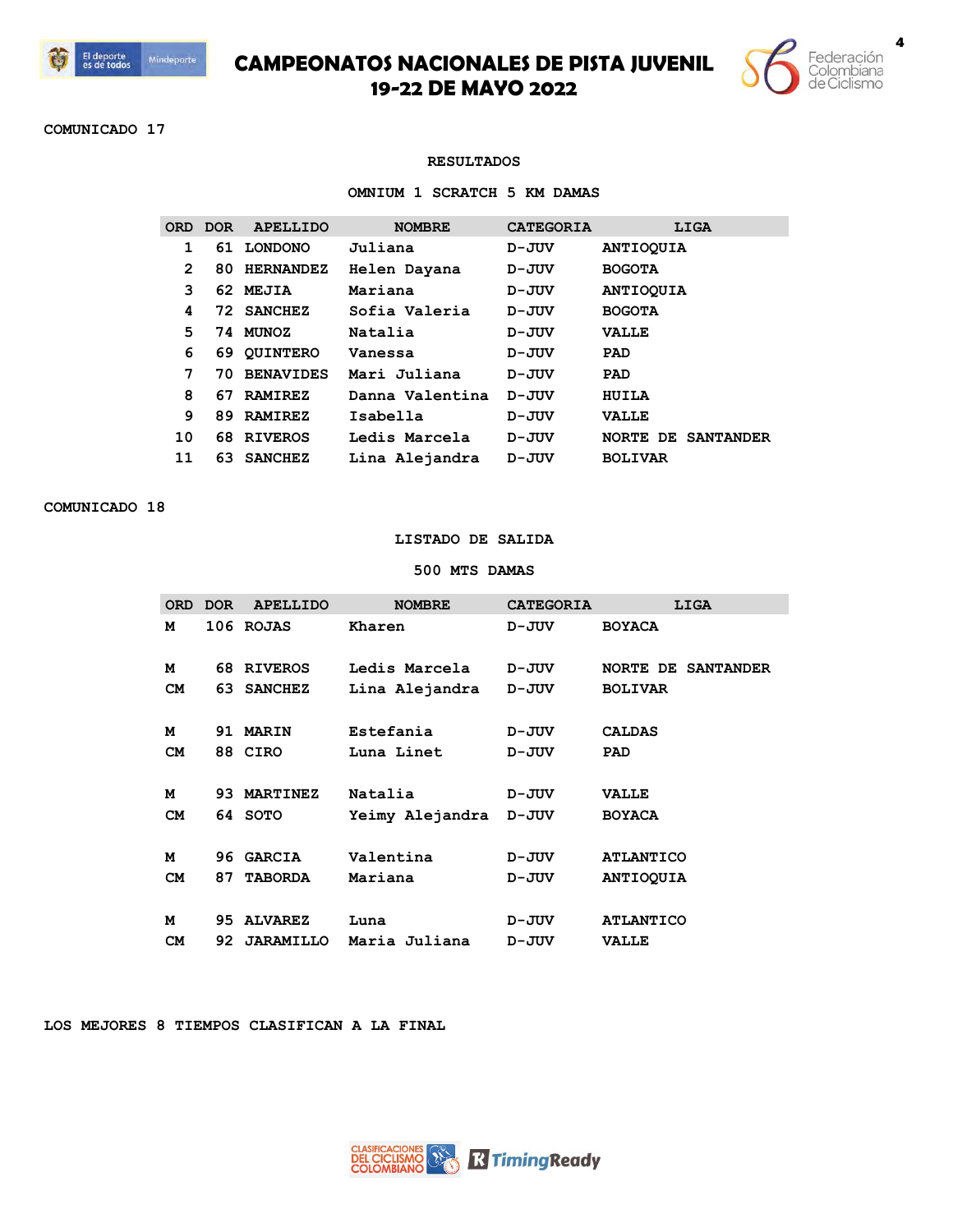

I

## **CAMPEONATOS NACIONALES DE PISTA JUVENIL 19-22 DE MAYO 2022**



**COMUNICADO 19**

#### **RESULTADO CLASIFICACION**

**500 MTS DAMAS**

| ORD            | <b>DOR</b> | <b>APELLIDO</b>  | <b>NOMBRE</b>   | <b>CATEGORIA</b> | LIGA                                   | 166.5  | 500 MTS |
|----------------|------------|------------------|-----------------|------------------|----------------------------------------|--------|---------|
|                | 95.        | <b>ALVAREZ</b>   | Luna            | D-JUV            | <b>ATLANTICO</b>                       | 15.972 | 36.601  |
| $\overline{2}$ | 93         | <b>MARTINEZ</b>  | Natalia         | $D - JUV$        | <b>VALLE</b>                           | 16.304 | 37.230  |
| 3              |            | 88 CIRO          | Luna Linet      | D-JUV            | PAD                                    |        | 38.082  |
| 4              | 87         | <b>TABORDA</b>   | Mariana         | D-JUV            | <b>ANTIOQUIA</b>                       | 16.257 | 38.137  |
| 5              | 96         | <b>GARCIA</b>    | Valentina       | $D - JUV$        | <b>ATLANTICO</b>                       | 16.880 | 38.615  |
| 6              | 92         | <b>JARAMILLO</b> | Maria Juliana   | D-JUV            | <b>VALLE</b>                           | 16.661 | 38.738  |
| 7              | 91         | <b>MARIN</b>     | Estefania       | $D - JUV$        | <b>CALDAS</b>                          | 17.272 | 39.685  |
| 8              |            | 64 SOTO          | Yeimy Alejandra | $D - JUV$        | <b>BOYACA</b>                          | 17.424 | 41.454  |
| 9              | 63         | <b>SANCHEZ</b>   | Lina Alejandra  | D-JUV            | <b>BOLIVAR</b>                         |        | 41.477  |
| 10             |            | 106 ROJAS        | Kharen          | D-JUV            | <b>BOYACA</b>                          | 19.460 | 44.050  |
| 11             | 68         | <b>RIVEROS</b>   | Ledis Marcela   | D-JUV            | <b>NORTE</b><br>DE<br><b>SANTANDER</b> | 19.480 | 44.239  |
|                |            |                  |                 |                  |                                        |        |         |

### **LISTADO DE SALIDA**

### **FINAL 500 MTS DAMAS**

|   | ORD DOR | <b>APELLIDO</b> | <b>NOMBRE</b>   | <b>CATEGORIA</b> | LIGA             |
|---|---------|-----------------|-----------------|------------------|------------------|
| 1 |         | 64 SOTO         | Yeimy Alejandra | D-JUV            | <b>BOYACA</b>    |
| 2 | 91      | <b>MARIN</b>    | Estefania       | D-JUV            | <b>CALDAS</b>    |
| 3 |         | 92 JARAMILLO    | Maria Juliana   | D-JUV            | <b>VALLE</b>     |
| 4 |         | 96 GARCIA       | Valentina       | D-JUV            | <b>ATLANTICO</b> |
| 5 | 87      | <b>TABORDA</b>  | Mariana         | D-JUV            | <b>ANTIOQUIA</b> |
| 6 |         | 88 CIRO         | Luna Linet      | D-JUV            | PAD              |
| 7 | 93      | <b>MARTINEZ</b> | Natalia         | D-JUV            | <b>VALLE</b>     |
| 8 | 95.     | <b>ALVAREZ</b>  | Luna            | D-JUV            | <b>ATLANTICO</b> |
|   |         |                 |                 |                  |                  |

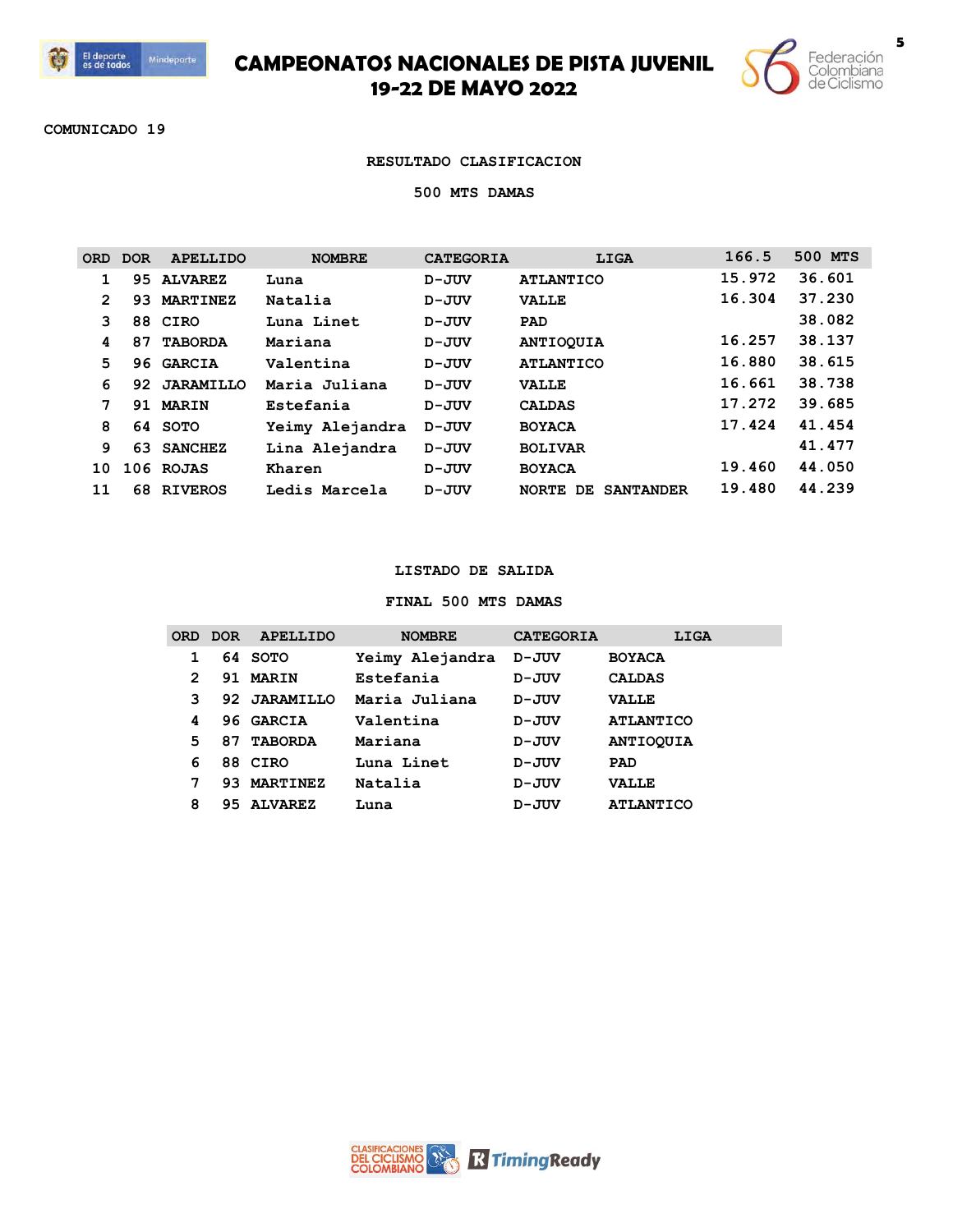



**COMUNICADO 22**

### **LISTADO DE SALIDA**

#### **PERSECUSION INDIVIDUAL 3000 MTRS HOMBRES**

| <b>ORD</b> | <b>DOR</b> | <b>APELLIDO</b> | <b>NOMBRE</b>   | <b>CATEGORIA</b> | LIGA             |
|------------|------------|-----------------|-----------------|------------------|------------------|
| м          |            | 46 JOJOA        | Juan Pablo      | <b>JUVEN</b>     | PAD              |
| <b>CM</b>  | 6          | <b>RAMIREZ</b>  | Juan Pablo      | <b>JUVEN</b>     | <b>BOLIVAR</b>   |
|            |            |                 |                 |                  |                  |
| м          |            | 38 COLORADO     | William         | <b>JUVEN</b>     | <b>RISARALDA</b> |
| <b>CM</b>  |            |                 |                 |                  |                  |
|            |            |                 |                 |                  |                  |
| м          |            | 54 SEGURA       | Lenin           | <b>JUVEN</b>     | <b>BOGOTA</b>    |
| <b>CM</b>  |            | 34 SOCHA        | Luis Miguel     | <b>JUVEN</b>     | <b>BOYACA</b>    |
|            |            |                 |                 |                  |                  |
| м          |            | 24 HOYOS        | David Esteban   | <b>JUVEN</b>     | <b>ANTIOQUIA</b> |
| <b>CM</b>  | 45         | <b>VALENCIA</b> | Obed Daniel     | <b>JUVEN</b>     | <b>VALLE</b>     |
|            |            |                 |                 |                  |                  |
| М          |            | 5 STAVE         | Fredys De Jesus | <b>JUVEN</b>     | <b>BOLIVAR</b>   |
| <b>CM</b>  | 9.         | <b>GIRALDO</b>  | Juan Esteban    | <b>JUVEN</b>     | <b>CALDAS</b>    |
|            |            |                 |                 |                  |                  |
| м          | 27         | <b>PLAZAS</b>   | Robert Andres   | <b>JUVEN</b>     | <b>BOYACA</b>    |
| <b>CM</b>  | 17         | <b>JURADO</b>   | Juan Manuel     | <b>JUVEN</b>     | <b>VALLE</b>     |
|            |            |                 |                 |                  |                  |
| м          |            | 42 MUNOZ        | Jaider          | <b>JUVEN</b>     | <b>ANTIOQUIA</b> |
| <b>CM</b>  | 25.        | <b>CARDENAS</b> | Daniel          | <b>JUVEN</b>     | <b>BOGOTA</b>    |

**LOS 2 MEJORES TIEMPOS DISPUTARAN EL ORO** 

**3 Y 4 TIEMPO DISPUTARAN EL BRONCE**

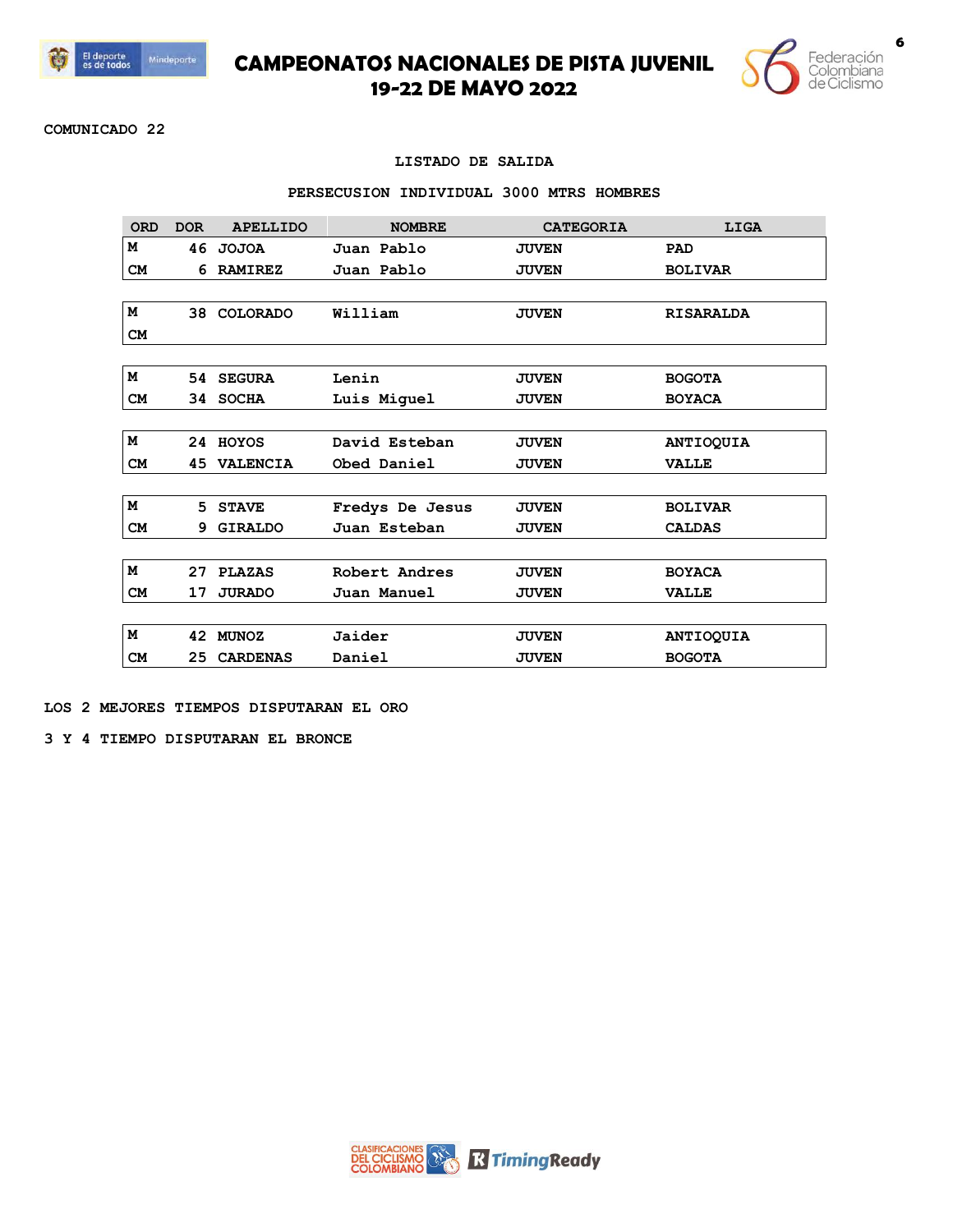



**COMUNICADO 23**

### **RESULTADO**

### **PERSECUSION INDIVIDUAL 3000 MTRS HOMBRES**

| <b>ORD</b>        | <b>DOR</b> | <b>APELLIDO</b>    | <b>NOMBRE</b>   | <b>CTG</b>   | <b>LIGA</b>      | 1000     | 2000      | 3000     |
|-------------------|------------|--------------------|-----------------|--------------|------------------|----------|-----------|----------|
| 1                 | 27         | PLAZAS             | Robert Andres   | <b>JUVEN</b> | <b>BOYACA</b>    | 1.09.407 | 2.40.589  | 3.26.789 |
| 2                 |            | 42 MUNOZ           | Jaider          | <b>JUVEN</b> | <b>ANTIOQUIA</b> | 1.10.447 | 2.18.537  | 3.27.743 |
| 3                 |            | 24 HOYOS           | David Esteban   | <b>JUVEN</b> | <b>ANTIOOUIA</b> | 1.10.643 | 2.18.419  | 3.28.146 |
| 4                 |            | 54 SEGURA          | Lenin           | <b>JUVEN</b> | <b>BOGOTA</b>    | 1.10.610 | 2.67.607  | 3.28.587 |
| 5                 |            | <b>45 VALENCIA</b> | Obed Daniel     | <b>JUVEN</b> | <b>VALLE</b>     | 1.11.154 | 2.19.314  | 3.31.034 |
| 6                 |            | 34 SOCHA           | Luis Miquel     | <b>JUVEN</b> | <b>BOYACA</b>    | 1.11.526 | 2.213.206 | 3.33.061 |
| 7                 |            | 38 COLORADO        | William         | <b>JUVEN</b> | <b>RISARALDA</b> | 1.09.956 | 2.20.268  | 3.34.241 |
| 8                 |            | 25 CARDENAS        | Daniel          | <b>JUVEN</b> | <b>BOGOTA</b>    | 1.13.002 | 2.23.632  | 3.36.829 |
| 9                 | 17         | <b>JURADO</b>      | Juan Manuel     | <b>JUVEN</b> | <b>VALLE</b>     | 1.12.501 | 2.49.425  | 3.39.660 |
| 10                |            | 46 JOJOA           | Juan Pablo      | <b>JUVEN</b> | <b>PAD</b>       | 1.11.845 | 2.26.799  | 3.41.344 |
| 11                |            | 5 STAVE            | Fredys De Jesus | <b>JUVEN</b> | <b>BOLIVAR</b>   | 1.14.854 | 2.32.222  | 3.50.997 |
| $12 \overline{ }$ |            | 6 RAMIREZ          | Juan Pablo      | <b>JUVEN</b> | <b>BOLIVAR</b>   | 1.21.873 | 2.39.535  | 4.00.025 |
| <b>DNS</b>        |            | 9 GIRALDO          | Juan Esteban    | <b>JUVEN</b> | <b>CALDAS</b>    |          |           |          |
|                   |            |                    |                 |              |                  |          |           |          |

## **LISTADO DE SALIDA**

**FINAL PERSECUSION INDIVIDUAL 3000 MTRS HOMBRES**

|            |            | POR EL BRONCE |                 |               |                  |
|------------|------------|---------------|-----------------|---------------|------------------|
| <b>ORD</b> | <b>DOR</b> | COD UCI       | <b>APELLIDO</b> | <b>NOMBRE</b> | <b>CATEGORIA</b> |
| м          | 24         | <b>HOYOS</b>  | David Esteban   | <b>JUVEN</b>  | <b>ANTIOQUIA</b> |
| <b>CM</b>  | 54         | <b>SEGURA</b> | Lenin           | <b>JUVEN</b>  | <b>BOGOTA</b>    |
|            |            |               |                 |               |                  |
|            |            | POR EL ORO    |                 |               |                  |
| <b>ORD</b> | <b>DOR</b> | COD UCI       | <b>APELLIDO</b> | <b>NOMBRE</b> | <b>CATEGORIA</b> |
| м          | 27         | <b>PLAZAS</b> | Robert Andres   | <b>JUVEN</b>  | <b>BOYACA</b>    |
| CМ         | 42         | <b>MUNOZ</b>  | Jaider          | <b>JUVEN</b>  | <b>ANTIOOUIA</b> |

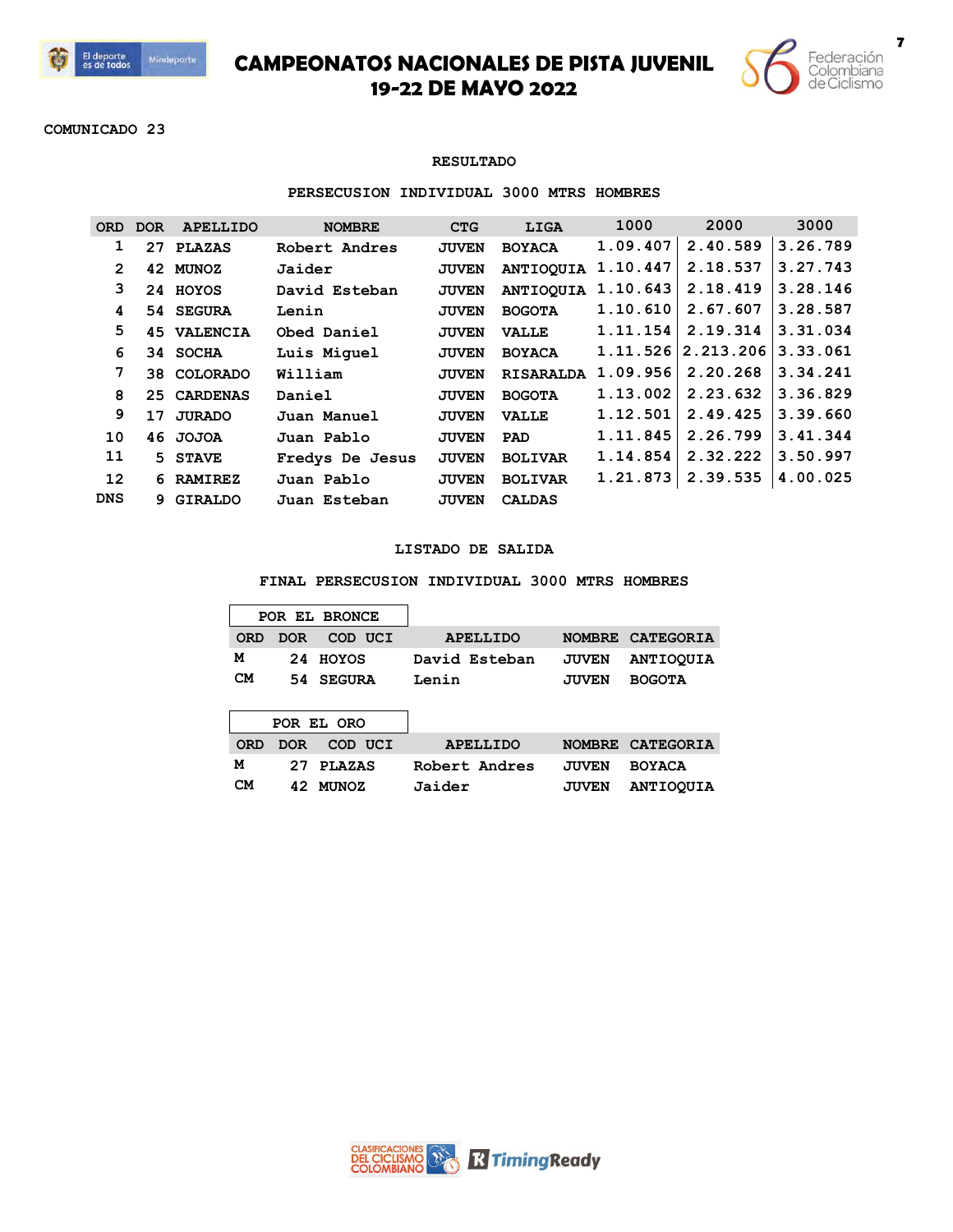



**COMUNICADO 25**

## **RESULTADOS**

### **1/4 DE FINAL**

## **200 MTS LANZADOS HOMBRES**

| ORD | DOR. | <b>APELLIDO</b>  | <b>NOMBRE</b>    | <b>CTG</b>         | LIGA                   | 1 HIT         | $2$ HIT |
|-----|------|------------------|------------------|--------------------|------------------------|---------------|---------|
| 1   | 59   | <b>JARAMILLO</b> | Francisco Andres |                    | <b>JUVEN ATLANTICO</b> | 11.250        | 10.588  |
|     | 30.  | <b>TORRES</b>    | Juan Felipe      | <b>JUVEN</b>       | <b>BOYACA</b>          |               |         |
|     |      |                  |                  |                    |                        |               |         |
| 2   | 58.  | <b>JARAMILLO</b> | Miquel Angel     | <b>JUVEN</b>       | <b>ATLANTICO</b>       | 11.195 10.865 |         |
|     | 50   | <b>VILLA</b>     | Janjavi          | <b>JUVEN VALLE</b> |                        |               |         |
|     |      |                  |                  |                    |                        |               |         |
| 3   | 29   | <b>RAMOS</b>     | Miquel Angel     |                    | <b>JUVEN ANTIOOUIA</b> | 10.576 10.635 |         |
|     |      | 26 RUEDA         | Sergio Nicolas   | <b>JUVEN</b>       | <b>BOYACA</b>          |               |         |
|     |      |                  |                  |                    |                        |               |         |
| 4   |      | 52 CORREA        | Santiago         | <b>JUVEN</b>       | <b>VALLE</b>           |               |         |
|     | 51   | <b>CANO</b>      | Cristian         | <b>JUVEN</b>       | <b>VALLE</b>           | 10.914        | 10.922  |

### **LISTADO DE SALIDA**

### **SEMIFINAL**

### **200 MTS LANZADOS HOMBRES**

| <b>ORD</b> | <b>DOR</b> | APELLIDO     | <b>NOMBRE</b>    | <b>CTG</b>   | LIGA                   |
|------------|------------|--------------|------------------|--------------|------------------------|
|            |            | 59 JARAMILLO | Francisco Andres |              | <b>JUVEN ATLANTICO</b> |
|            | 51         | <b>CANO</b>  | Cristian         | <b>JUVEN</b> | <b>VALLE</b>           |
|            |            |              |                  |              |                        |
| 2          |            | 58 JARAMILLO | Miquel Angel     |              | <b>JUVEN ATLANTICO</b> |
|            | 29         | <b>RAMOS</b> | Miquel Angel     |              | JUVEN ANTIOOUIA        |

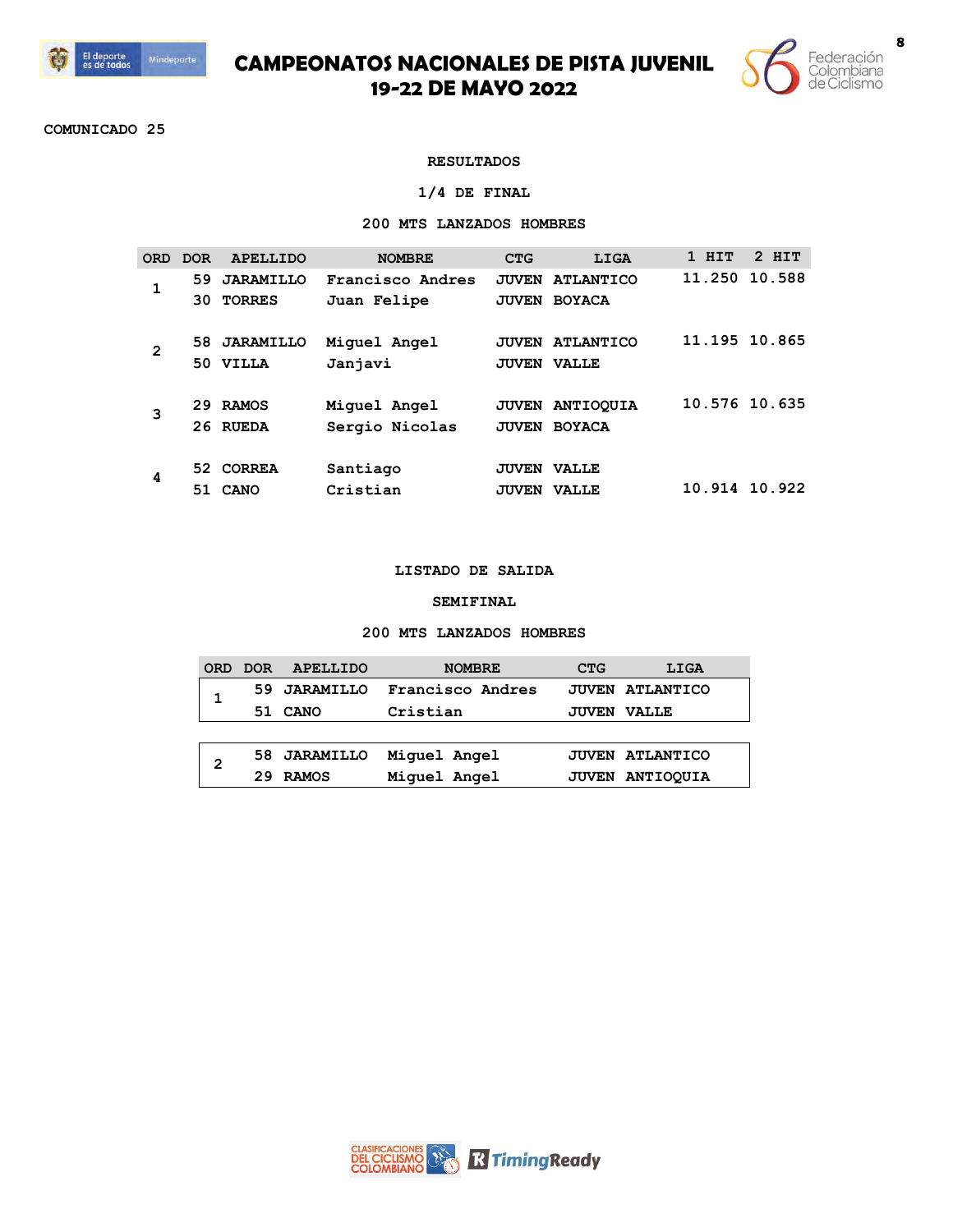



**COMUNICADO 26**

#### **LISTADO DE SALIDA**

**OMNIUM 2 TEMPO 5 KM**

#### **BARANDA**

|              | ORD DOR APELLIDO | <b>NOMBRE</b>             | <b>CATEGORIA</b> | LIGA                      |
|--------------|------------------|---------------------------|------------------|---------------------------|
| $\mathbf{1}$ |                  | 80 HERNANDEZ Helen Dayana | D-JUV            | <b>BOGOTA</b>             |
| 2            | 72 SANCHEZ       | Sofia Valeria             | D-JUV            | <b>BOGOTA</b>             |
| 3.           | 69 QUINTERO      | Vanessa                   | D-JUV            | <b>PAD</b>                |
| 4            | 67 RAMIREZ       | Danna Valentina D-JUV     |                  | HUILA                     |
| 5            | 68 RIVEROS       | Ledis Marcela             | D-JUV            | <b>NORTE DE SANTANDER</b> |

|   |    | ORD DOR APELLIDO | <b>NOMBRE</b>             | <b>CATEGORIA</b> | LIGA             |
|---|----|------------------|---------------------------|------------------|------------------|
|   | 61 | <b>LONDONO</b>   | Juliana                   | D-JUV            | <b>ANTIOQUIA</b> |
| 2 |    | 62 MEJIA         | Mariana                   | D-JUV            | <b>ANTIOQUIA</b> |
| २ |    | 74 MUNOZ         | Natalia                   | D-JUV            | <b>VALLE</b>     |
| 4 |    |                  | 70 BENAVIDES Mari Juliana | D-JUV            | <b>PAD</b>       |
| 5 |    | 89 RAMIREZ       | Isabella                  | D-JUV            | <b>VALLE</b>     |
| 6 | 63 | <b>SANCHEZ</b>   | Lina Alejandra            | D-JUV            | <b>BOLIVAR</b>   |

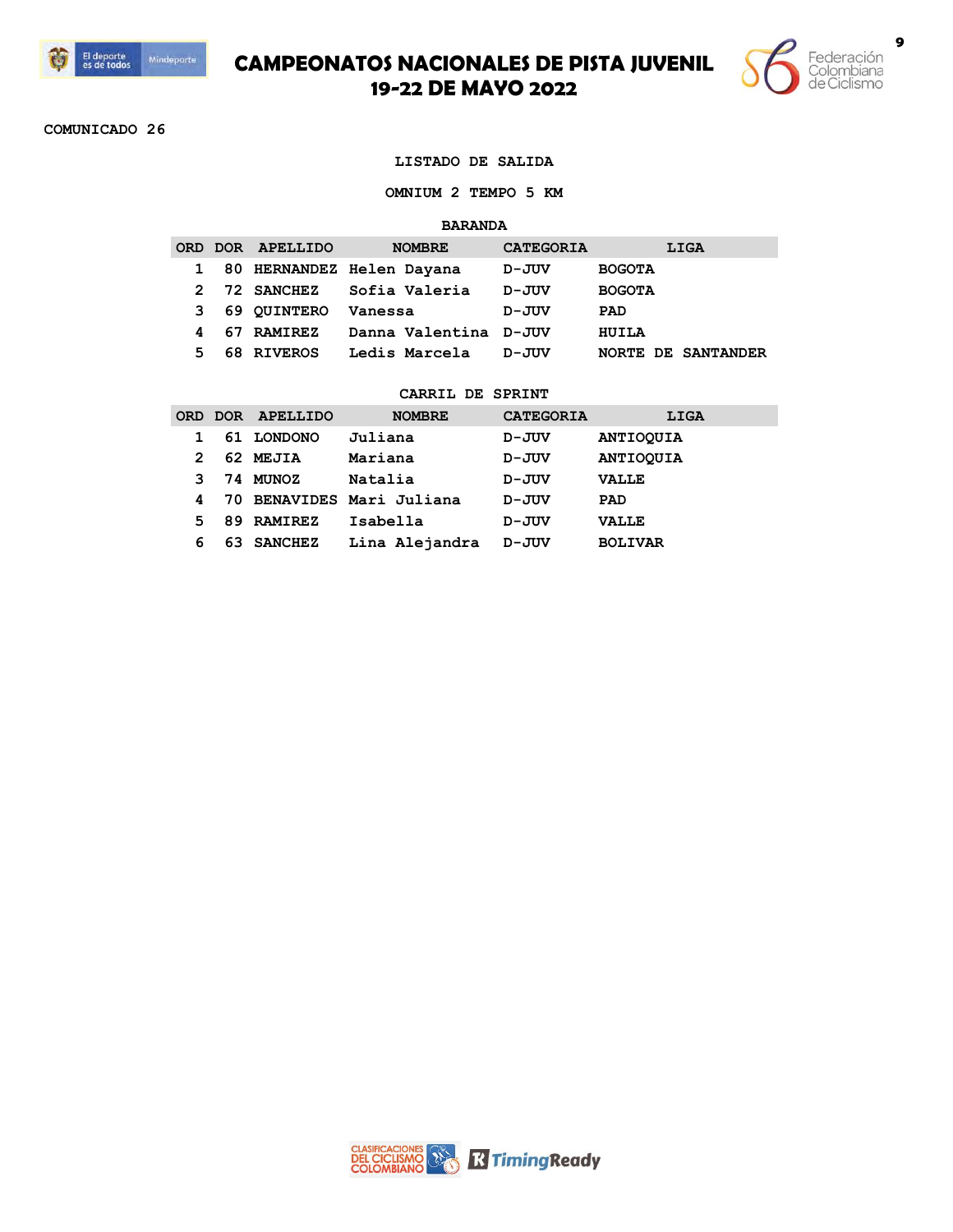



**COMUNICADO 27**

### **RESULTADOS**

#### **OMNIUM 2 TEMPO 5 KM**

|            |            |                  |                 |                  |                                        | <b>PUNTOS</b> | <b>PUNTOS</b>       |
|------------|------------|------------------|-----------------|------------------|----------------------------------------|---------------|---------------------|
| <b>ORD</b> | <b>DOR</b> | <b>APELLIDO</b>  | <b>NOMBRE</b>   | <b>CATEGORIA</b> | LIGA                                   | <b>PRUEBA</b> | OMNIUM <sub>2</sub> |
|            | 74         | <b>MUNOZ</b>     | Natalia         | $D - JUV$        | <b>VALLE</b>                           | 6             | 40                  |
| 2          | 69         | <b>OUINTERO</b>  | Vanessa         | D-JUV            | <b>PAD</b>                             | 5             | 38                  |
| 3          | 68         | <b>RIVEROS</b>   | Ledis Marcela   | $D - JUV$        | <b>NORTE</b><br><b>SANTANDER</b><br>DE |               | 36                  |
| 4          | 89         | <b>RAMIREZ</b>   | Isabella        | $D - JUV$        | <b>VALLE</b>                           |               | 34                  |
| 5          |            | 61 LONDONO       | Juliana         | $D - JUV$        | <b>ANTIOQUIA</b>                       |               | 32                  |
| 6          | 72.        | <b>SANCHEZ</b>   | Sofia Valeria   | D-JUV            | <b>BOGOTA</b>                          |               | 30                  |
| 7          | 70.        | <b>BENAVIDES</b> | Mari Juliana    | $D - JUV$        | <b>PAD</b>                             |               | 28                  |
| 8          |            | 62 MEJIA         | Mariana         | $D - JUV$        | <b>ANTIOQUIA</b>                       |               | 26                  |
| 9          | 80         | <b>HERNANDEZ</b> | Helen Dayana    | $D - JUV$        | <b>BOGOTA</b>                          |               | 24                  |
| 10         | 67         | <b>RAMIREZ</b>   | Danna Valentina | D-JUV            | HUILA                                  |               | 22                  |
|            |            |                  |                 |                  |                                        |               |                     |

## **ACUMULADO PARCIAL**

### **OMNIUM**

| 0RD.           | <b>DOR</b> | <b>APELLIDO</b>  | <b>NOMBRE</b>   | <b>CATEGORIA</b> | LIGA                         | 1   | $\overline{2}$ | <b>TOTAL</b> |
|----------------|------------|------------------|-----------------|------------------|------------------------------|-----|----------------|--------------|
|                | 74         | <b>MUNOZ</b>     | Natalia         | $D - JUV$        | <b>VALLE</b>                 | 32  | 40             | 72           |
| $\overline{2}$ | 61         | <b>LONDONO</b>   | Juliana         | $D - JUV$        | <b>ANTIOQUIA</b>             | 40  | 32             | 72           |
| 3              | 69         | <b>OUINTERO</b>  | Vanessa         | $D - JUV$        | <b>PAD</b>                   | 30  | 38             | 68           |
| 4              | 72.        | <b>SANCHEZ</b>   | Sofia Valeria   | D-JUV            | <b>BOGOTA</b>                | 34  | 30             | 64           |
| 5              | 62         | <b>MEJIA</b>     | Mariana         | $D - JUV$        | <b>ANTIOOUIA</b>             | 36. | 26             | 62           |
| 6              | 80         | <b>HERNANDEZ</b> | Helen Dayana    | D-JUV            | <b>BOGOTA</b>                | 38  | 24             | 62           |
| 7              | 68         | <b>RIVEROS</b>   | Ledis Marcela   | $D - JUV$        | <b>SANTANDER</b><br>NORTE DE | 22  | 36             | 58           |
| 8              | 89         | <b>RAMIREZ</b>   | Isabella        | $D - JUV$        | <b>VALLE</b>                 | 24  | 34             | 58           |
| 9              | 70         | <b>BENAVIDES</b> | Mari Juliana    | $D - JUV$        | <b>PAD</b>                   | 28  | 28             | 56           |
| 10             | 67         | <b>RAMIREZ</b>   | Danna Valentina | $D - JUV$        | HUILA                        | 26  | 22             | 48           |
| 11             | 63         | <b>SANCHEZ</b>   | Lina Alejandra  | $D - JUV$        | <b>BOLIVAR</b>               | 20  |                | 20           |

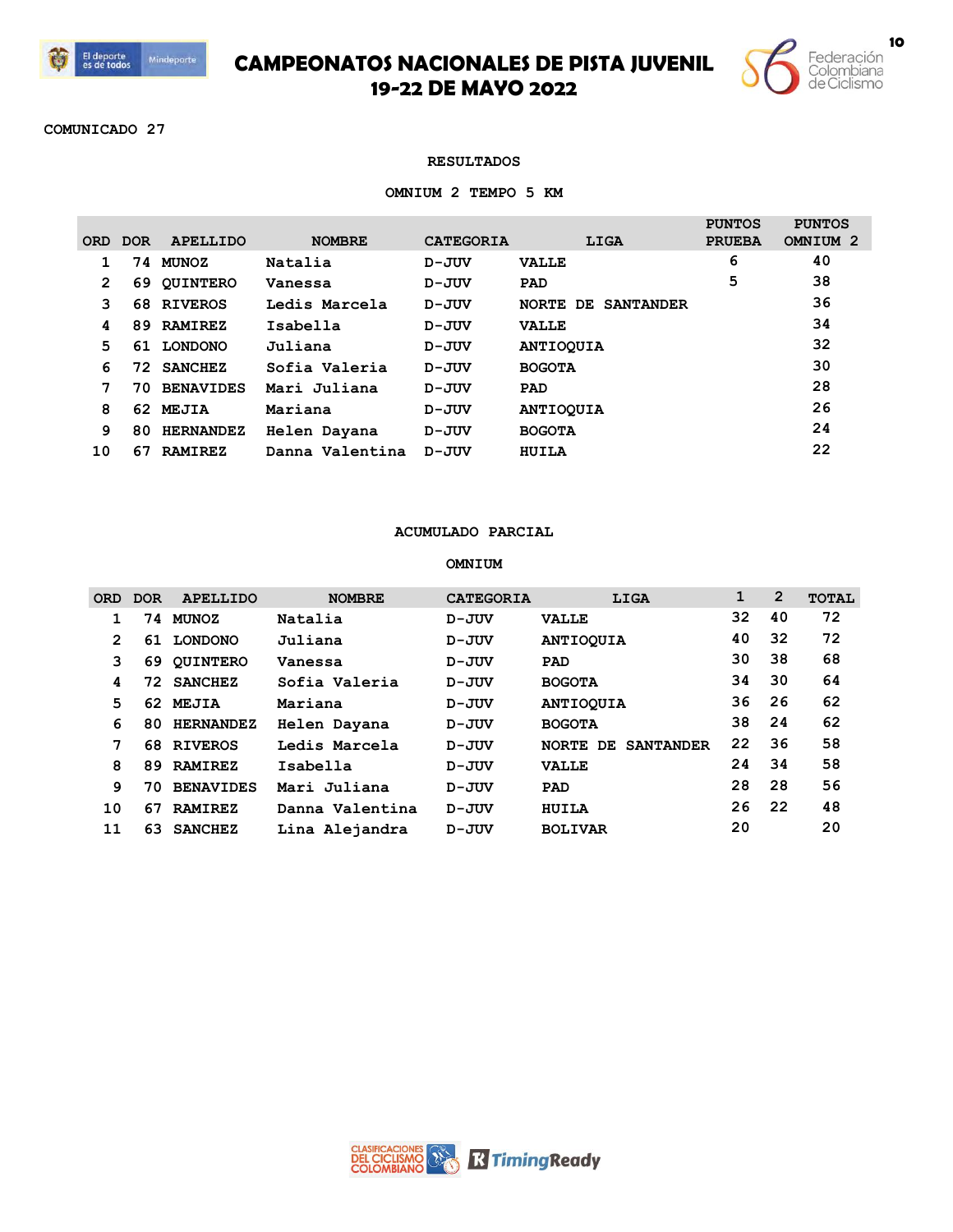



**COMUNICADO 27**

#### **LISTADO DE SALIDA**

#### **OMNIUM 3 ELIMINACION**

#### **BARANDA**

|    |                | <b>NOMBRE</b>                                              | <b>CATEGORIA</b>          | LIGA                  |
|----|----------------|------------------------------------------------------------|---------------------------|-----------------------|
|    |                | Juliana                                                    | D-JUV                     | <b>ANTIOQUIA</b>      |
| 2  |                | Sofia Valeria                                              | D-JUV                     | <b>BOGOTA</b>         |
|    |                |                                                            | D-JUV                     | <b>BOGOTA</b>         |
|    |                | Isabella                                                   | D-JUV                     | <b>VALLE</b>          |
| 67 | <b>RAMIREZ</b> |                                                            |                           | HUILA                 |
|    |                | ORD DOR APELLIDO<br>61 LONDONO<br>72 SANCHEZ<br>89 RAMIREZ | 80 HERNANDEZ Helen Dayana | Danna Valentina D-JUV |

|    |     | ORD DOR APELLIDO | <b>NOMBRE</b>             | <b>CATEGORIA</b> | LIGA                      |
|----|-----|------------------|---------------------------|------------------|---------------------------|
|    |     | 74 MUNOZ         | Natalia                   | D-JUV            | <b>VALLE</b>              |
| 2  |     | 69 QUINTERO      | Vanessa                   | D-JUV            | <b>PAD</b>                |
|    |     | 62 MEJIA         | Mariana                   | D-JUV            | <b>ANTIOOUIA</b>          |
| 4  |     | 68 RIVEROS       | Ledis Marcela             | D-JUV            | <b>NORTE DE SANTANDER</b> |
| 5. |     |                  | 70 BENAVIDES Mari Juliana | D-JUV            | PAD                       |
| 6  | 63. | <b>SANCHEZ</b>   | Lina Alejandra            | D-JUV            | <b>BOLIVAR</b>            |

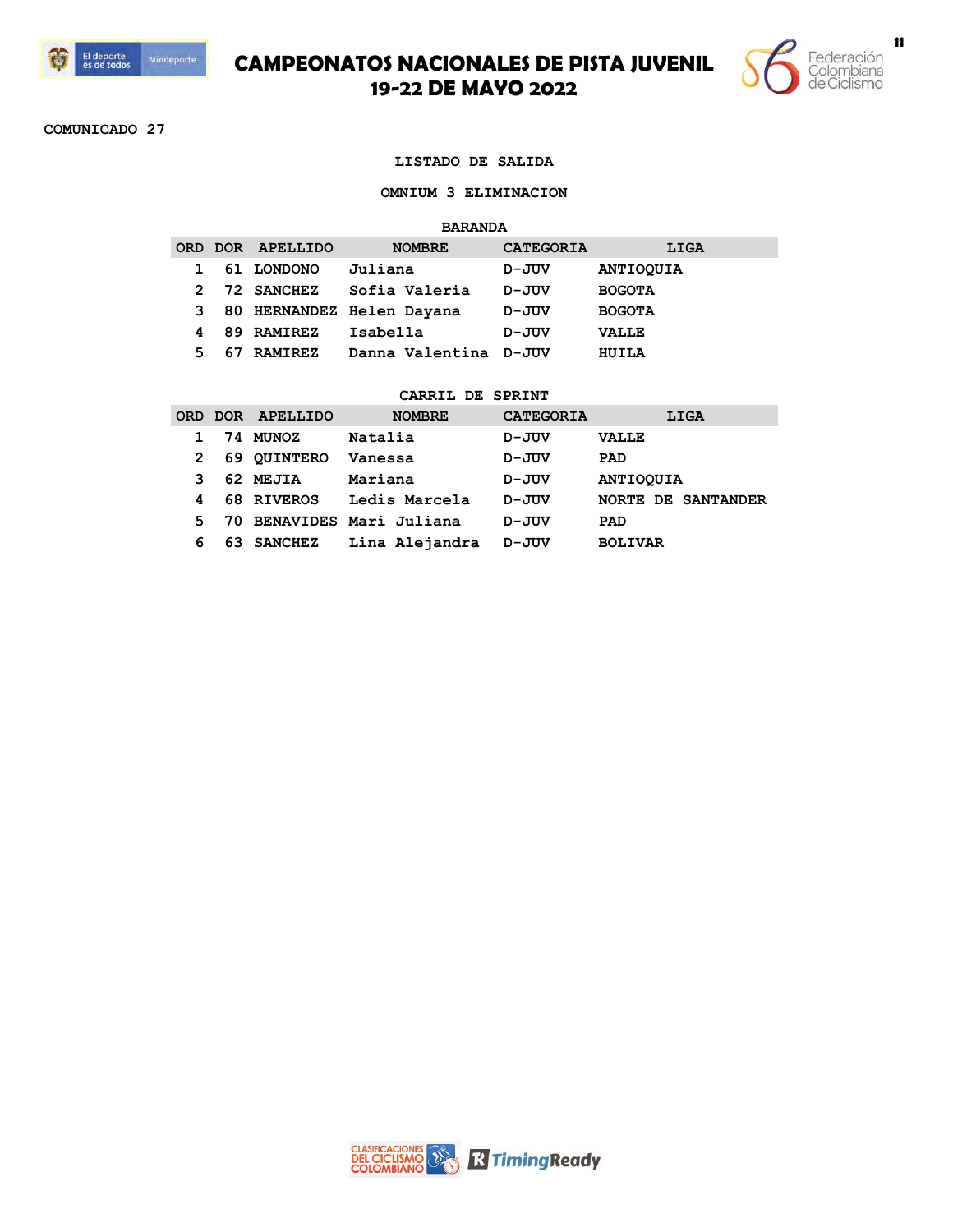



**COMUNICADO 28**

### **LISTADO DE SALIDA**

#### **VELOCIDAD SEMIFINAL**

| <b>ORD</b> | <b>DOR</b> | APELLIDO         | <b>NOMBRE</b>    | <b>CTG</b>   | LIGA                   |
|------------|------------|------------------|------------------|--------------|------------------------|
|            | 59         | <b>JARAMILLO</b> | Francisco Andres |              | <b>JUVEN ATLANTICO</b> |
|            | 51         | CANO             | Cristian         | <b>JUVEN</b> | <b>VALLE</b>           |
|            |            |                  |                  |              |                        |
| 2          |            | 58 JARAMILLO     | Miquel Angel     |              | <b>JUVEN ATLANTICO</b> |
|            | つり         | <b>RAMOS</b>     | Miquel Angel     | <b>JUVEN</b> | <b>ANTIOOUIA</b>       |

**COMUNICADO 29**

### **LISTADO DE SALIDA**

### **FINAL PERSECUSION INDIVIDUAL 3000 MTRS HOMBRES**

|            |            | POR EL BRONCE |                 |               |                  |  |
|------------|------------|---------------|-----------------|---------------|------------------|--|
| <b>ORD</b> | <b>DOR</b> | COD UCI       | <b>APELLIDO</b> | <b>NOMBRE</b> | <b>CATEGORIA</b> |  |
| м          | 24         | HOYOS         | David Esteban   | <b>JUVEN</b>  | <b>ANTIOQUIA</b> |  |
| <b>CM</b>  | 54.        | <b>SEGURA</b> | Lenin           | <b>JUVEN</b>  | <b>BOGOTA</b>    |  |
|            |            |               |                 |               |                  |  |
|            |            | POR EL ORO    |                 |               |                  |  |
| <b>ORD</b> | <b>DOR</b> | COD UCI       | <b>APELLIDO</b> | <b>NOMBRE</b> | <b>CATEGORIA</b> |  |
|            |            |               |                 |               |                  |  |
| м          | 27         | <b>PLAZAS</b> | Robert Andres   | <b>JUVEN</b>  | <b>BOYACA</b>    |  |

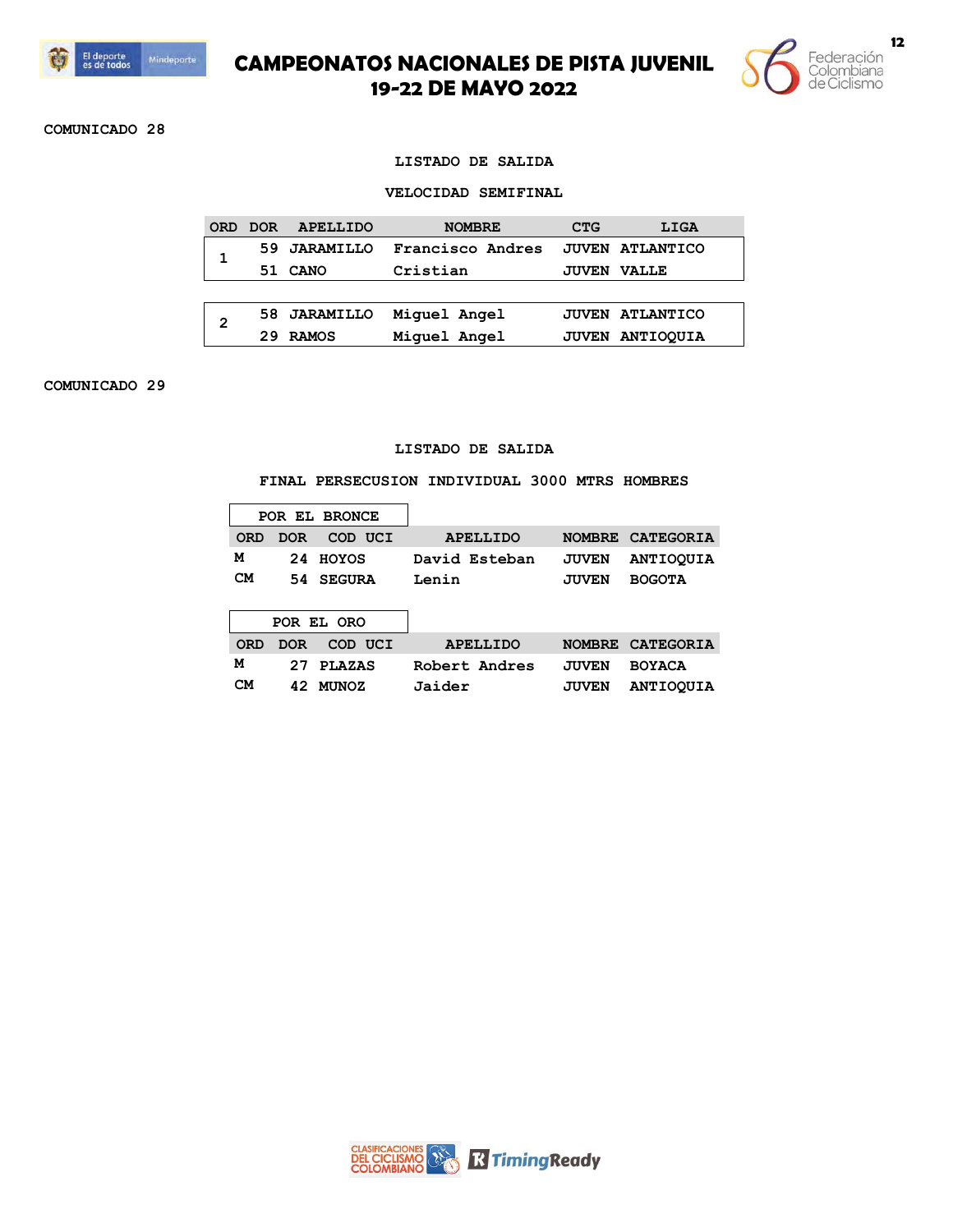



**COMUNICADO 31**

### **RESULTADOS**

## **FINAL PERSECUSION INDIVIDUAL 3000 MTRS HOMBRES**

| <b>ORD</b> | <b>DOR</b> | COD UCI       | <b>APELLIDO</b> | <b>NOMBRE</b> | <b>CATEGORIA</b>                            | 1000 | 2000                       | 3000 |  |
|------------|------------|---------------|-----------------|---------------|---------------------------------------------|------|----------------------------|------|--|
|            |            | 1 42 MUNOZ    | Jaider          | <b>JUVEN</b>  | ANTIOQUIA 1.11.177 2.18.208 3.26.309 ORO    |      |                            |      |  |
|            |            | $2$ 27 PLAZAS | Robert Andres   | <b>JUVEN</b>  | BOYACA 1.10.507 2.18.972 3.29.177 PLATA     |      |                            |      |  |
| 3          |            | 24 HOYOS      | David Esteban   | <b>JUVEN</b>  | ANTIOQUIA 1.11.105 2.18.144 3.26.602 BRONCE |      |                            |      |  |
|            |            | 54 SEGURA     | Lenin           | <b>JUVEN</b>  | <b>BOGOTA</b>                               |      | 1.11.413 2.19.129 3.30.587 |      |  |

### **COMUNICADO 33**

### **RESULTADOS**

### **OMNIUM 3 ELIMINACION**

|    | ORD DOR | APELLIDO         | <b>NOMBRE</b>   | <b>CATEGORIA</b> | LIGA               |
|----|---------|------------------|-----------------|------------------|--------------------|
|    |         | 72 SANCHEZ       | Sofia Valeria   | $D - JUV$        | <b>BOGOTA</b>      |
| 2  | 80.     | <b>HERNANDEZ</b> | Helen Dayana    | D-JUV            | <b>BOGOTA</b>      |
| 3  |         | 74 MUNOZ         | Natalia         | D-JUV            | <b>VALLE</b>       |
| 4  | 70.     | <b>BENAVIDES</b> | Mari Juliana    | $D - JUV$        | PAD                |
| 5. |         | 62 MEJIA         | Mariana         | D-JUV            | <b>ANTIOOUIA</b>   |
| 6  |         | 61 LONDONO       | Juliana         | D-JUV            | <b>ANTIOOUIA</b>   |
| 7  | 89.     | <b>RAMIREZ</b>   | Isabella        | $D - JUV$        | <b>VALLE</b>       |
| 8  |         | 68 RIVEROS       | Ledis Marcela   | $D - JUV$        | NORTE DE SANTANDER |
| 9  | 69      | <b>QUINTERO</b>  | Vanessa         | D-JUV            | PAD                |
| 10 | 63      | <b>SANCHEZ</b>   | Lina Alejandra  | D-JUV            | <b>BOLIVAR</b>     |
| 11 | 67      | <b>RAMIREZ</b>   | Danna Valentina | D-JUV            | HUILA              |

### **ACUMULADO PARCIAL**

## **OMNIUM DAMAS**

| <b>ORD</b> | <b>DOR</b> | <b>APELLIDO</b>  | <b>NOMBRE</b>   | <b>CATEGORIA</b> | LIGA                                    | 1  | $\overline{2}$ | 3  | <b>TOTAL</b> |
|------------|------------|------------------|-----------------|------------------|-----------------------------------------|----|----------------|----|--------------|
| 1          | 74         | <b>MUNOZ</b>     | Natalia         | D-JUV            | <b>VALLE</b>                            | 32 | 40             | 36 | 108          |
| 2          | 72.        | <b>SANCHEZ</b>   | Sofia Valeria   | $D - JUV$        | <b>BOGOTA</b>                           | 34 | 30             | 40 | 104          |
| з          | 61         | <b>LONDONO</b>   | Juliana         | D-JUV            | <b>ANTIOOUIA</b>                        | 40 | 32             | 30 | 102          |
| 4          | 80         | <b>HERNANDEZ</b> | Helen Dayana    | $D - JUV$        | <b>BOGOTA</b>                           | 38 | 24             | 38 | 100          |
| 5          | 62         | <b>MEJIA</b>     | Mariana         | D-JUV            | <b>ANTIOOUIA</b>                        | 36 | 26             | 32 | 94           |
| 6          | 69         | <b>OUINTERO</b>  | Vanessa         | D-JUV            | <b>PAD</b>                              | 30 | 38             | 24 | 92           |
| 7          | 70.        | <b>BENAVIDES</b> | Mari Juliana    | $D - JUV$        | <b>PAD</b>                              | 28 | 28             | 34 | 90           |
| 8          | 89         | <b>RAMIREZ</b>   | Isabella        | $D - JUV$        | <b>VALLE</b>                            | 24 | 34             | 28 | 86           |
| 9          | 68         | <b>RIVEROS</b>   | Ledis Marcela   | $D - JUV$        | <b>SANTANDER</b><br><b>NORTE</b><br>DE. | 22 | 36             | 26 | 84           |
| 10         | 67         | <b>RAMIREZ</b>   | Danna Valentina | $D - JUV$        | HUILA                                   | 26 | 22             | 20 | 68           |
| 11         | 63         | <b>SANCHEZ</b>   | Lina Alejandra  | D-JUV            | <b>BOLIVAR</b>                          | 20 | $-40$          | 22 | 2            |

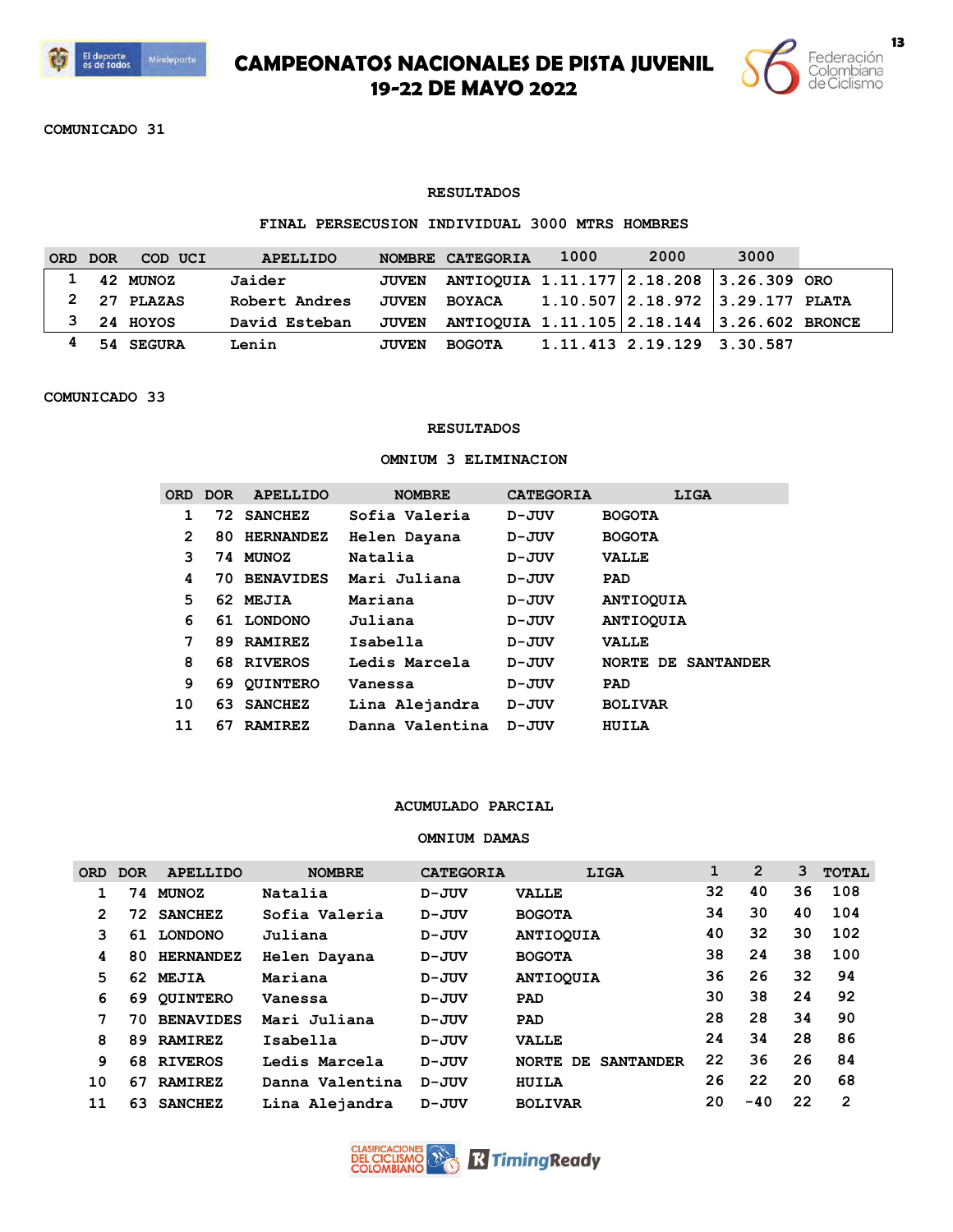



**COMUNICADO 35**

### **RESULTADOS**

## **500 MTRS FINAL DAMAS**

| <b>ORD</b> | <b>DOR</b> | <b>APELLIDO</b>  | <b>NOMBRE</b>   | <b>CATEGORIA</b> | LIGA             | 166.5 | 500 MTS       |               |
|------------|------------|------------------|-----------------|------------------|------------------|-------|---------------|---------------|
|            |            | 95 ALVAREZ       | Luna            | $D - JUV$        | <b>ATLANTICO</b> |       | 15.465 35.961 | <b>ORO</b>    |
|            | 93         | <b>MARTINEZ</b>  | Natalia         | $D - JUV$        | <b>VALLE</b>     |       | 15.492 36.568 | <b>PLATA</b>  |
| 3          |            | 88 CIRO          | Luna Linet      | D-JUV            | <b>PAD</b>       |       | 15.663 37.336 | <b>BRONCE</b> |
| 4          | 87         | <b>TABORDA</b>   | Mariana         | D-JUV            | <b>ANTIOOUIA</b> |       | 15.795 37.439 |               |
| 5.         |            | 96 GARCIA        | Valentina       | $D - JUV$        | <b>ATLANTICO</b> |       | 16.159 37.761 |               |
| 6          | 92         | <b>JARAMILLO</b> | Maria Juliana   | $D - JUV$        | <b>VALLE</b>     |       | 16.594 38.710 |               |
|            | 91         | <b>MARIN</b>     | Estefania       | $D - JUV$        | <b>CALDAS</b>    |       | 17.493 39.712 |               |
| 8          | 64.        | <b>SOTO</b>      | Yeimy Alejandra | D-JUV            | <b>BOYACA</b>    |       | 17.740 41.495 |               |

**COMUNICADO 36**

### **LISTADO DE SALIDA**

## **FINAL VELOCIDAD HOMBRES**

|            |            | POR EL BRONCE    |                  |              |                  |
|------------|------------|------------------|------------------|--------------|------------------|
| <b>ORD</b> | DOR.       | <b>APELLIDO</b>  | <b>NOMBRE</b>    | <b>CTG</b>   | LIGA             |
|            | 51         | CANO             | Cristian         | <b>JUVEN</b> | <b>VALLE</b>     |
|            | 29         | <b>RAMOS</b>     | Miquel Angel     | <b>JUVEN</b> | <b>ANTIOOUIA</b> |
|            |            |                  |                  |              |                  |
|            |            | POR EL ORO       |                  |              |                  |
| <b>ORD</b> | <b>DOR</b> | <b>APELLIDO</b>  | <b>NOMBRE</b>    | <b>CTG</b>   | LIGA             |
|            | 58         | <b>JARAMILLO</b> | Miquel Angel     | <b>JUVEN</b> | <b>ATLANTICO</b> |
|            | 59         | <b>JARAMILLO</b> | Francisco Andres | <b>JUVEN</b> | <b>ATLANTICO</b> |

**COMUNICADO 36**

### **RESULTADOS**

## **FINAL VELOCIDAD HOMBRES**

| <b>ORD</b>   | <b>DOR</b> | APELLIDO       | <b>NOMBRE</b>    | <b>CTG</b> | LIGA                   | $1$ HIT $2$ HIT   |                      |
|--------------|------------|----------------|------------------|------------|------------------------|-------------------|----------------------|
| $\mathbf{1}$ |            | 59 JARAMILLO   | Francisco Andres |            | <b>JUVEN ATLANTICO</b> | 10.911 10.597 ORO |                      |
|              |            | 2 58 JARAMILLO | Miquel Angel     |            | <b>JUVEN ATLANTICO</b> |                   | <b>PLATA</b>         |
|              |            | 29 RAMOS       | Miquel Angel     |            | JUVEN ANTIOQUIA        |                   | 10.813 10.682 BRONCE |
|              |            | 51 CANO        | Cristian         |            | <b>JUVEN VALLE</b>     |                   |                      |

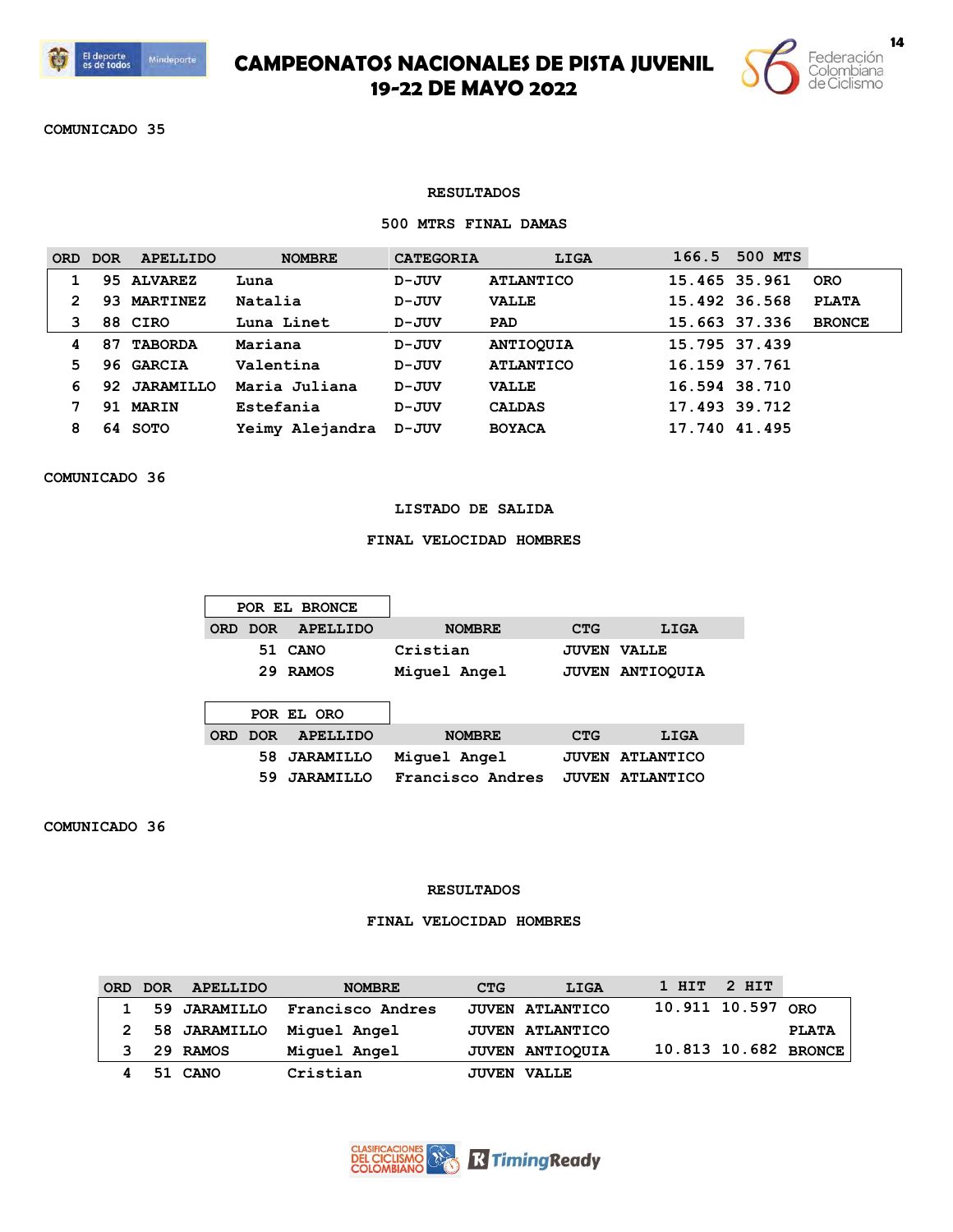



**COMUNICADO 38**

### **LISTADO DE SALIDA**

## **PRUEBA POR PUNTOS HOMBRES**

|                | ORD DOR | <b>APELLIDO</b> | <b>NOMBRE</b>   | <b>CATEGORIA</b> | LIGA             |
|----------------|---------|-----------------|-----------------|------------------|------------------|
|                | 23      | <b>ZAPATA</b>   | Mauricio        | <b>JUVEN</b>     | <b>ANTIOOUIA</b> |
| $\overline{2}$ | 4       | LOPEZ           | Juan David      | <b>JUVEN</b>     | <b>BOGOTA</b>    |
| २              | 34.     | <b>SOCHA</b>    | Luis Miquel     | <b>JUVEN</b>     | <b>BOYACA</b>    |
| 4              | 5       | <b>STAVE</b>    | Fredys De Jesus | <b>JUVEN</b>     | <b>BOLIVAR</b>   |
| 5              | 9       | <b>GIRALDO</b>  | Juan Esteban    | <b>JUVEN</b>     | <b>CALDAS</b>    |
| 6              | 37      | <b>ROMERO</b>   | Luis Fernando   | <b>JUVEN</b>     | <b>META</b>      |
| 7              | 20      | <b>PESCADOR</b> | Diego Fernando  | <b>JUVEN</b>     | <b>RISARALDA</b> |
| 8              |         | 46 JOJOA        | Juan Pablo      | <b>JUVEN</b>     | PAD              |
| 9              | 13      | <b>ROJAS</b>    | Yeison Steven   | <b>JUVEN</b>     | <b>SANTANDER</b> |
| 10             | 18      | <b>MARIN</b>    | Jhojan Stiven   | <b>JUVEN</b>     | <b>VALLE</b>     |

|    | ORD DOR | <b>APELLIDO</b> | <b>NOMBRE</b>   | <b>CATEGORIA</b> | LIGA             |
|----|---------|-----------------|-----------------|------------------|------------------|
| 1  |         | 53 ENRIQUEZ     | Luis Miquel     | <b>JUVEN</b>     | <b>VALLE</b>     |
| 2  | 14      | <b>VEGA</b>     | Sneider Steven  | <b>JUVEN</b>     | <b>SANTANDER</b> |
| 3  | 47      | <b>CHARRY</b>   | Jhustin Arley   | <b>JUVEN</b>     | PAD              |
| 4  | 41.     | LOPEZ           | Andres Camilo   | <b>JUVEN</b>     | <b>RISARALDA</b> |
| 5  |         | 12 MARQUEZ      | Emmanuel Isai   | <b>JUVEN</b>     | META             |
| 6  | 10      | <b>LOPERA</b>   | Mauricio David  | <b>JUVEN</b>     | <b>CORDOBA</b>   |
| 7  |         | 6 RAMIREZ       | Juan Pablo      | <b>JUVEN</b>     | <b>BOLIVAR</b>   |
| 8  | 28      | <b>CASTRO</b>   | Anderson Stiven | <b>JUVEN</b>     | <b>BOYACA</b>    |
| 9  | २       | <b>ORJUELA</b>  | Felipe          | <b>JUVEN</b>     | <b>BOGOTA</b>    |
| 10 | 43      | <b>DAZA</b>     | Juan Andres     | <b>JUVEN</b>     | <b>ANTIOOUIA</b> |

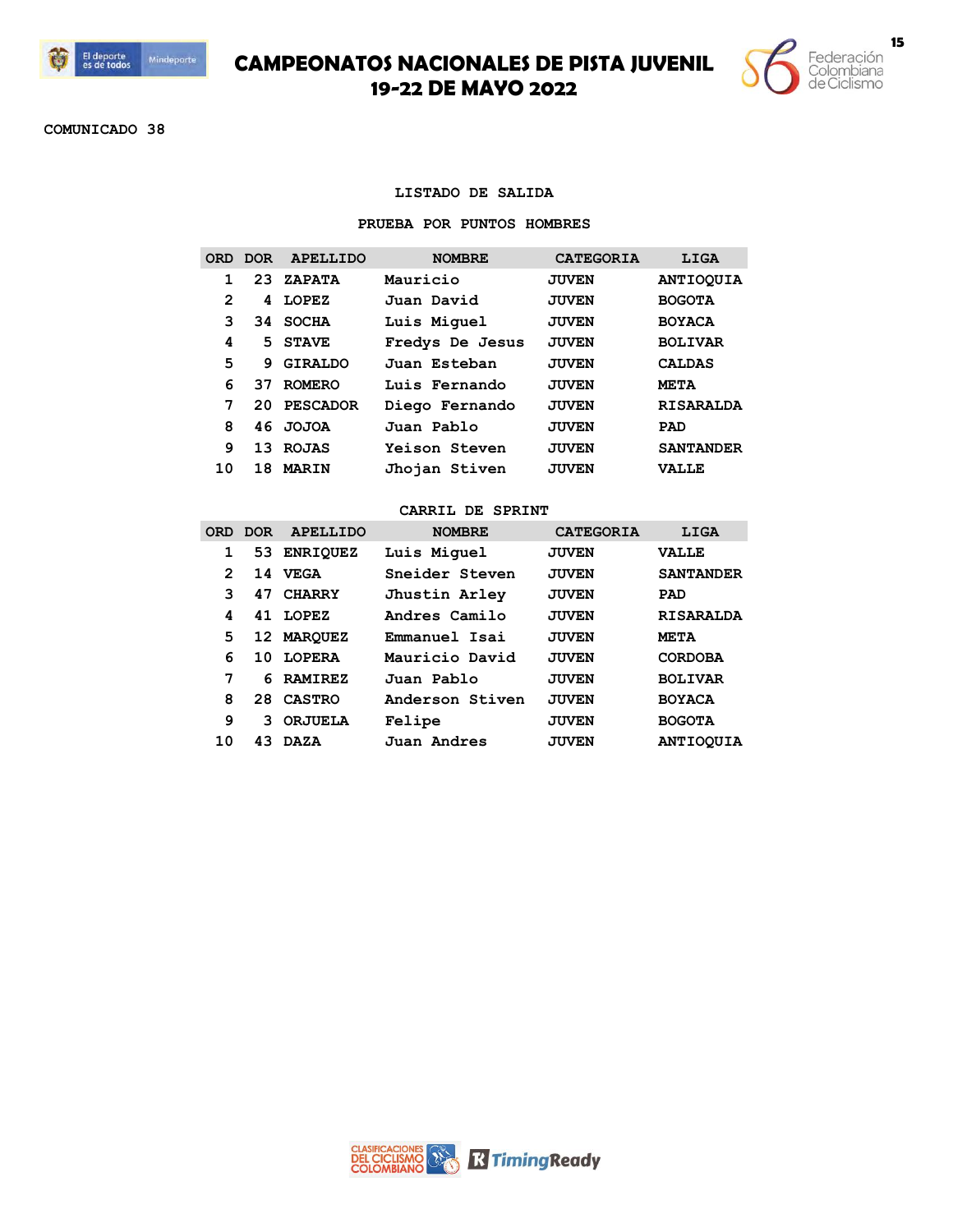



**LISTADO DE SALIDA**

**PRUEBA POR PUNTOS** 

**OMNIUM 4 DAMAS** 

**BARANDA**

|    |    | ORD DOR APELLIDO | <b>NOMBRE</b>               | <b>CATEGORIA</b> | LIGA          |
|----|----|------------------|-----------------------------|------------------|---------------|
|    |    | 72 SANCHEZ       | Sofia Valeria               | D-JUV            | <b>BOGOTA</b> |
|    |    |                  | 2 80 HERNANDEZ Helen Dayana | D-JUV            | <b>BOGOTA</b> |
| З. |    | 69 QUINTERO      | Vanessa                     | D-JUV            | <b>PAD</b>    |
| 4  |    | 89 RAMIREZ       | Isabella                    | D-JUV            | <b>VALLE</b>  |
| 5. | 67 | <b>RAMIREZ</b>   | Danna Valentina D-JUV       |                  | HUILA         |

| <b>ORD</b> | DOR | APELLIDO       | <b>NOMBRE</b>             | <b>CATEGORIA</b> | LIGA                      |
|------------|-----|----------------|---------------------------|------------------|---------------------------|
|            |     | 74 MUNOZ       | Natalia                   | D-JUV            | <b>VALLE</b>              |
| 2          |     | 61 LONDONO     | Juliana                   | D-JUV            | <b>ANTIOQUIA</b>          |
| 3          |     | 62 MEJIA       | Mariana                   | D-JUV            | <b>ANTIOQUIA</b>          |
| 4          |     |                | 70 BENAVIDES Mari Juliana | D-JUV            | PAD                       |
| 5          |     | 68 RIVEROS     | Ledis Marcela             | D-JUV            | <b>NORTE DE SANTANDER</b> |
| 6          | 63. | <b>SANCHEZ</b> | Lina Alejandra            | D-JUV            | <b>BOLIVAR</b>            |

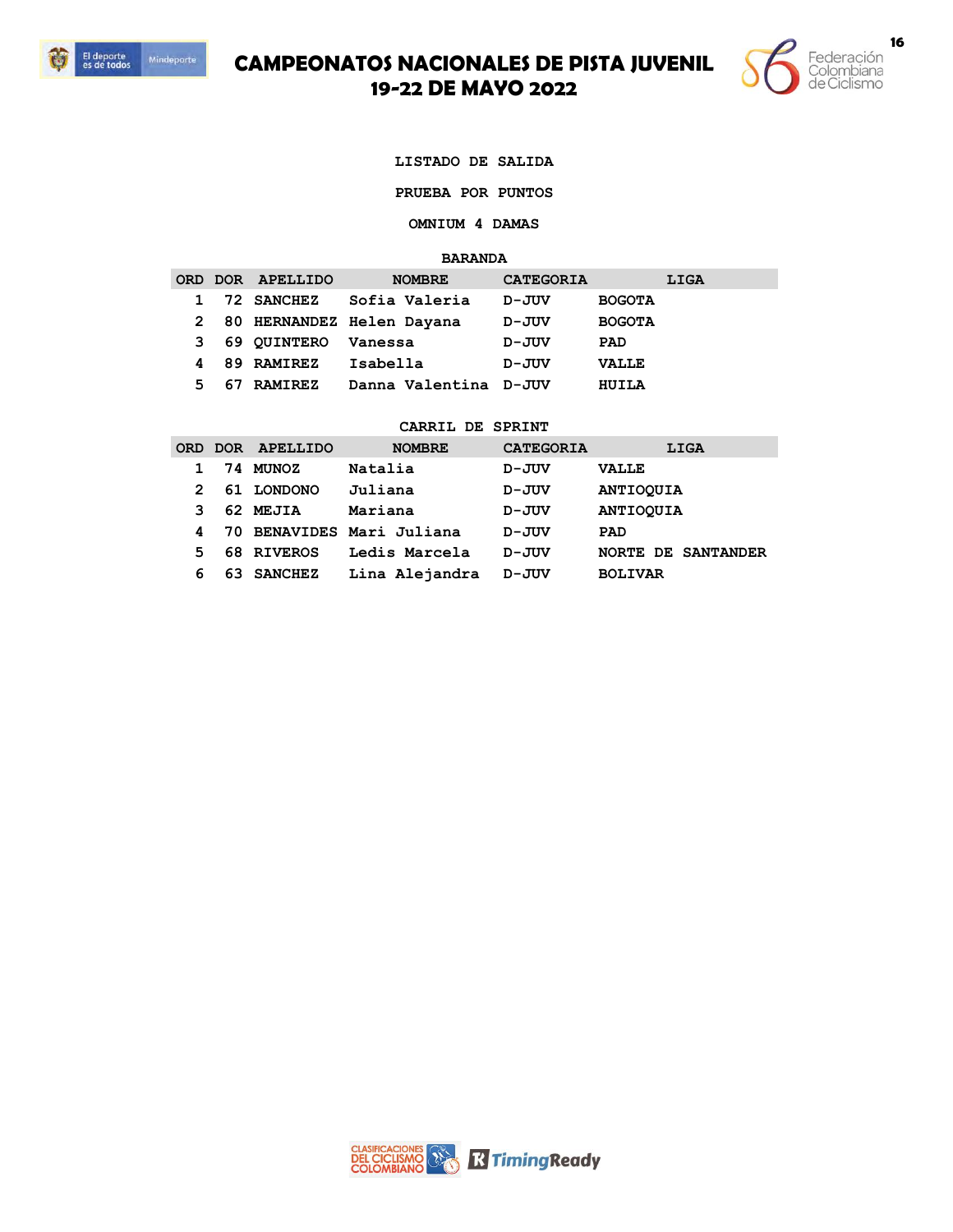



**COMUNICADO 39**

### **RESULTADOS**

### **OMNIUM DAMAS**

| <b>ORD</b> | <b>DOR</b> | <b>APELLIDO</b>  | <b>NOMBRE</b>   | LIGA               |    | 2     | 3  | TP           | $\mathbf 1$  |                | 2 3            | 4              | 5 <sub>1</sub> | 6              | 7  | $V -$ | <b>TOTAL</b> |               |
|------------|------------|------------------|-----------------|--------------------|----|-------|----|--------------|--------------|----------------|----------------|----------------|----------------|----------------|----|-------|--------------|---------------|
|            | 72.        | <b>SANCHEZ</b>   | Sofia Valeria   | <b>BOGOTA</b>      | 34 | 30    | 40 | 104          |              | $\overline{2}$ | 3              | $\overline{2}$ | 3              | $\overline{2}$ | 6  |       | 122          | <b>ORO</b>    |
| 2          | 70.        | <b>BENAVIDES</b> | Mari Juliana    | <b>PAD</b>         | 28 | 28    | 34 | 90           |              | 5              | 5              | 5              | 5.             | 1              | 10 |       | 121          | <b>PLATA</b>  |
| з          | 80.        | <b>HERNANDEZ</b> | Helen Dayana    | <b>BOGOTA</b>      | 38 | 24    | 38 | 100          | 5            | 3              | $\overline{2}$ |                | $\overline{2}$ | 5              | 4  |       | 121          | <b>BRONCE</b> |
| 4          | 61         | <b>LONDONO</b>   | Juliana         | <b>ANTIOQUIA</b>   | 40 | 32    | 30 | 102          | 1            | 1.             |                | $\mathbf{1}$   |                | 3              | 2  |       | 111          |               |
| 5          | 62.        | <b>MEJIA</b>     | Mariana         | <b>ANTIOQUIA</b>   | 36 | 26    | 32 | 94           | $\mathbf{2}$ |                |                |                |                |                |    |       | 96           |               |
| 6          |            | 74 MUNOZ         | Natalia         | <b>VALLE</b>       | 32 | 40    | 36 | 108          |              |                |                |                |                |                |    | 20    | 88           |               |
| 7          | 89.        | <b>RAMIREZ</b>   | Isabella        | <b>VALLE</b>       | 24 | 34    | 28 | 86           |              |                |                |                |                |                |    |       | 87           |               |
| 8          | 69.        | <b>OUINTERO</b>  | Vanessa         | PAD                | 30 | 38    | 24 | 92           |              |                |                | 3              |                |                |    | 20    | 75           |               |
| 9          | 68.        | <b>RIVEROS</b>   | Ledis Marcela   | <b>NORTE STDER</b> | 22 | 36    | 26 | 84           |              |                |                |                |                |                |    | 20    | 64           |               |
| 10         | 67         | <b>RAMIREZ</b>   | Danna Valentina | <b>HUILA</b>       | 26 | 22    | 20 | 68           | 3            |                |                |                |                |                |    | 20    | 51           | <b>DNF</b>    |
| 11         | 63.        | <b>SANCHEZ</b>   | Lina Alejandra  | <b>BOLIVAR</b>     | 20 | $-40$ | 22 | $\mathbf{2}$ |              |                |                |                |                |                |    |       | 2            |               |